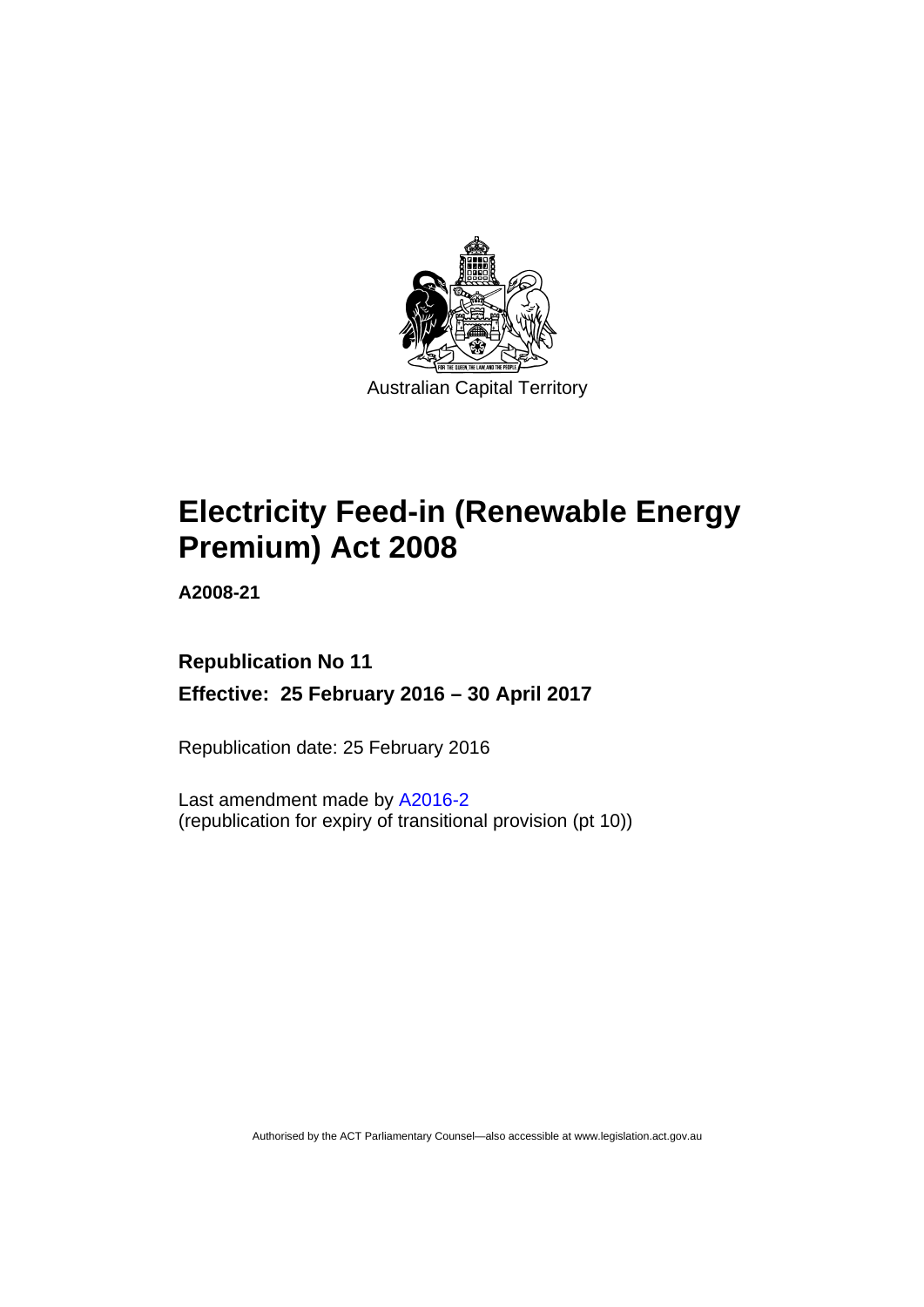### **About this republication**

#### **The republished law**

This is a republication of the *Electricity Feed-in (Renewable Energy Premium) Act 2008* (including any amendment made under the *[Legislation Act 2001](http://www.legislation.act.gov.au/a/2001-14)*, part 11.3 (Editorial changes)) as in force on 25 February 2016*.* It also includes any commencement, amendment, repeal or expiry affecting this republished law to 25 February 2016.

The legislation history and amendment history of the republished law are set out in endnotes 3 and 4.

#### **Kinds of republications**

The Parliamentary Counsel's Office prepares 2 kinds of republications of ACT laws (see the ACT legislation register at [www.legislation.act.gov.au](http://www.legislation.act.gov.au/)):

- authorised republications to which the *[Legislation Act 2001](http://www.legislation.act.gov.au/a/2001-14)* applies
- unauthorised republications.

The status of this republication appears on the bottom of each page.

#### **Editorial changes**

The *[Legislation Act 2001](http://www.legislation.act.gov.au/a/2001-14)*, part 11.3 authorises the Parliamentary Counsel to make editorial amendments and other changes of a formal nature when preparing a law for republication. Editorial changes do not change the effect of the law, but have effect as if they had been made by an Act commencing on the republication date (see *[Legislation Act 2001](http://www.legislation.act.gov.au/a/2001-14)*, s 115 and s 117). The changes are made if the Parliamentary Counsel considers they are desirable to bring the law into line, or more closely into line, with current legislative drafting practice.

This republication does not include amendments made under part 11.3 (see endnote 1).

#### **Uncommenced provisions and amendments**

If a provision of the republished law has not commenced, the symbol  $\mathbf{U}$  appears immediately before the provision heading. Any uncommenced amendments that affect this republished law are accessible on the ACT legislation register [\(www.legislation.act.gov.au\)](http://www.legislation.act.gov.au/). For more information, see the home page for this law on the register.

#### **Modifications**

If a provision of the republished law is affected by a current modification, the symbol  $\mathbf{M}$ appears immediately before the provision heading. The text of the modifying provision appears in the endnotes. For the legal status of modifications, see the *[Legislation Act 2001](http://www.legislation.act.gov.au/a/2001-14)*, section 95.

#### **Penalties**

At the republication date, the value of a penalty unit for an offence against this law is \$150 for an individual and \$750 for a corporation (see *[Legislation Act 2001](http://www.legislation.act.gov.au/a/2001-14)*, s 133).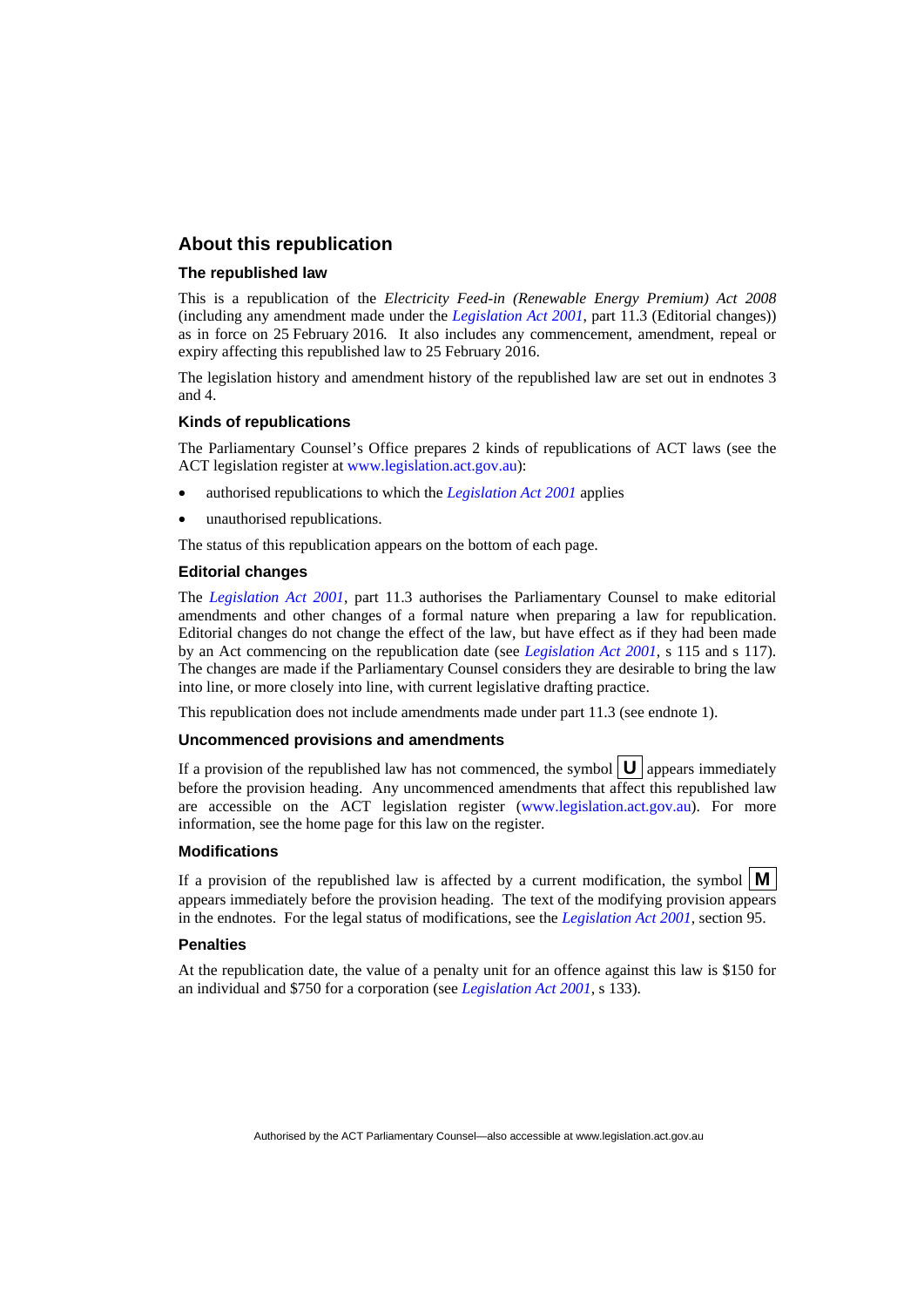

# **Electricity Feed-in (Renewable Energy Premium) Act 2008**

# **Contents**

| Part 1                      | <b>Preliminary</b>                                                                                    |   |
|-----------------------------|-------------------------------------------------------------------------------------------------------|---|
| 1                           | Name of Act                                                                                           | 2 |
| 4                           | Dictionary                                                                                            | 2 |
| 5                           | <b>Notes</b>                                                                                          | 2 |
| 5AA                         | Offences against Act—application of Criminal Code etc                                                 |   |
| Part 1A                     | <b>Objects and important concepts</b>                                                                 |   |
| 5A                          | Objects of Act                                                                                        | 4 |
| 5B                          | Meaning of renewable energy generator and renewable energy source                                     | 4 |
| 5C                          | Meaning of <i>capacity</i>                                                                            | 5 |
| 5D                          | Meaning of medium renewable energy generator and micro renewable                                      |   |
|                             | energy generator                                                                                      | 5 |
| 5E                          | Meaning of <i>compliant</i>                                                                           | 6 |
| R <sub>11</sub><br>25/02/16 | Electricity Feed-in (Renewable Energy Premium) Act 2008<br>contents 1<br>Effective: 25/02/16-30/04/17 |   |

Page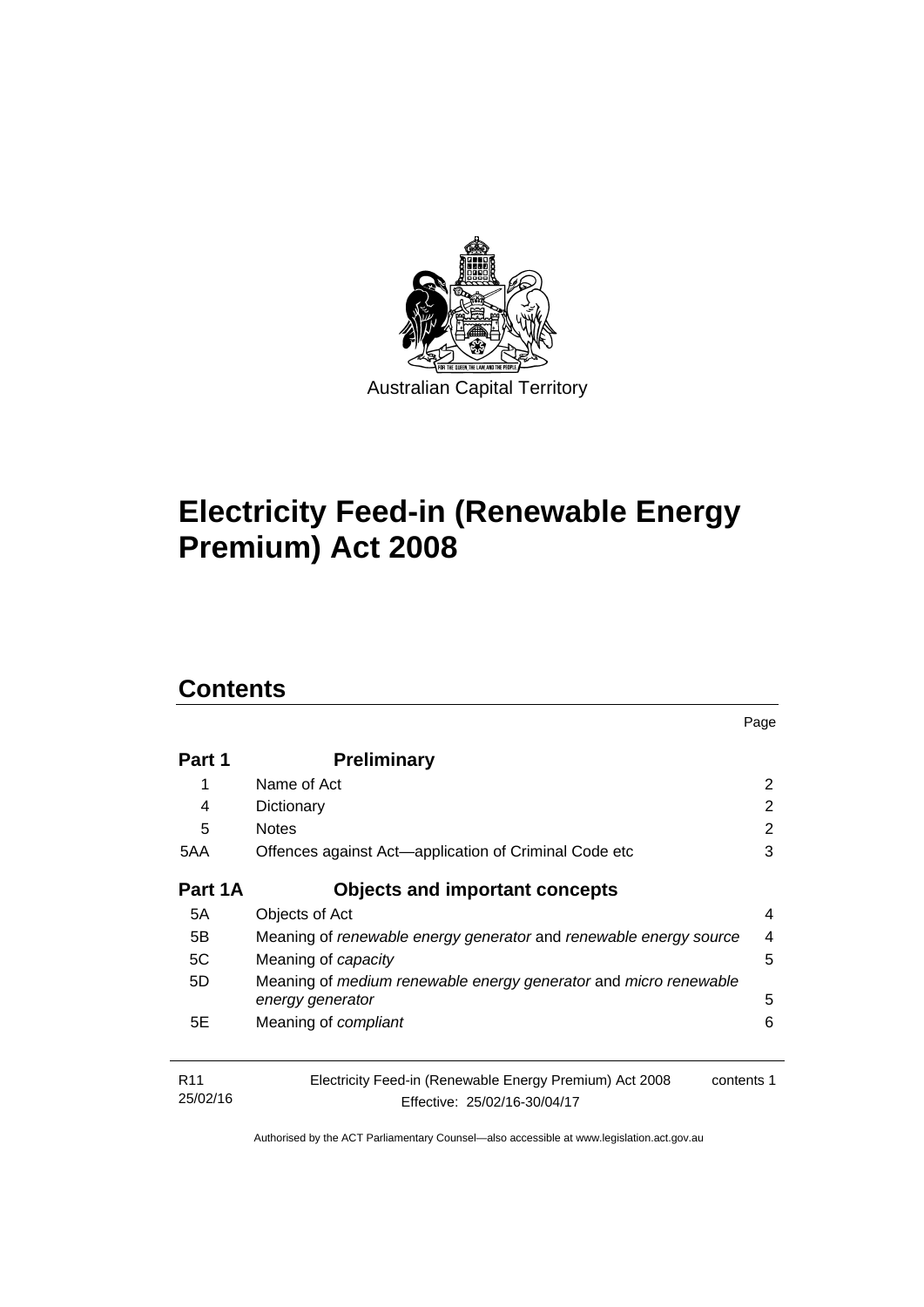| 5F                | Meaning of eligible entity                                      | Page<br>7 |  |
|-------------------|-----------------------------------------------------------------|-----------|--|
| Part 2            | Renewable energy-supply to electricity<br>network               |           |  |
| 6                 | Feed-in from renewable energy generators to electricity network | 10        |  |
| 6A                | What is the normal cost of electricity?                         | 11        |  |
| 7                 | Utility service                                                 |           |  |
| 8                 | Payment for electricity from renewable energy generators        | 11        |  |
| 8A                | Recovery of cost of renewable energy premium                    | 13        |  |
| 9                 | Determination of percentages                                    | 13        |  |
| Part 3            | Renewable energy premium-determination<br>of rate               |           |  |
|                   |                                                                 |           |  |
| 10                | Determination of premium rate                                   | 14        |  |
| 11                | Premium rate-20 years                                           | 15        |  |
| Part 3A           | <b>Reporting</b>                                                |           |  |
| 11A               | <b>Report by Minister</b>                                       | 18        |  |
| 11B               | Electricity distributors to give information to Minister        | 18        |  |
| 11C               | Audit of information given to Minister                          | 19        |  |
| Part 4            | <b>Miscellaneous</b>                                            |           |  |
| 12                | Regulation-making power                                         | 21        |  |
| 13                | Review of operation of Act                                      | 21        |  |
| <b>Dictionary</b> |                                                                 | 22        |  |

contents 2 Electricity Feed-in (Renewable Energy Premium) Act 2008 Effective: 25/02/16-30/04/17

R11 25/02/16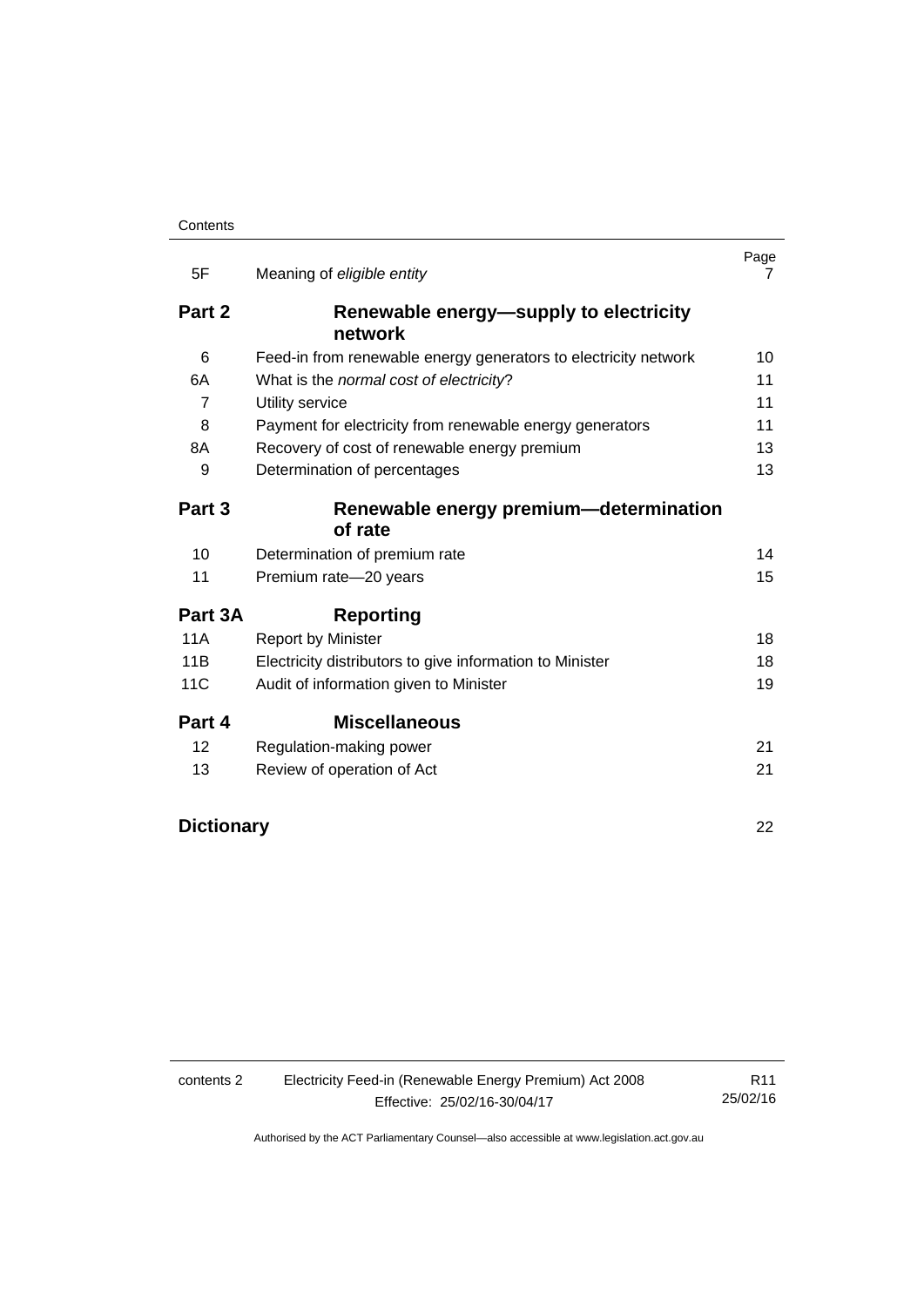|                 |                                               | Contents |
|-----------------|-----------------------------------------------|----------|
| <b>Endnotes</b> |                                               | Page     |
|                 |                                               |          |
| 1               | About the endnotes                            | 24       |
| 2               | Abbreviation key                              | 24       |
| 3               | Legislation history                           | 25       |
| 4               | Amendment history                             | 27       |
| 5               | Earlier republications                        | 30       |
| 6               | Expired transitional or validating provisions | 31       |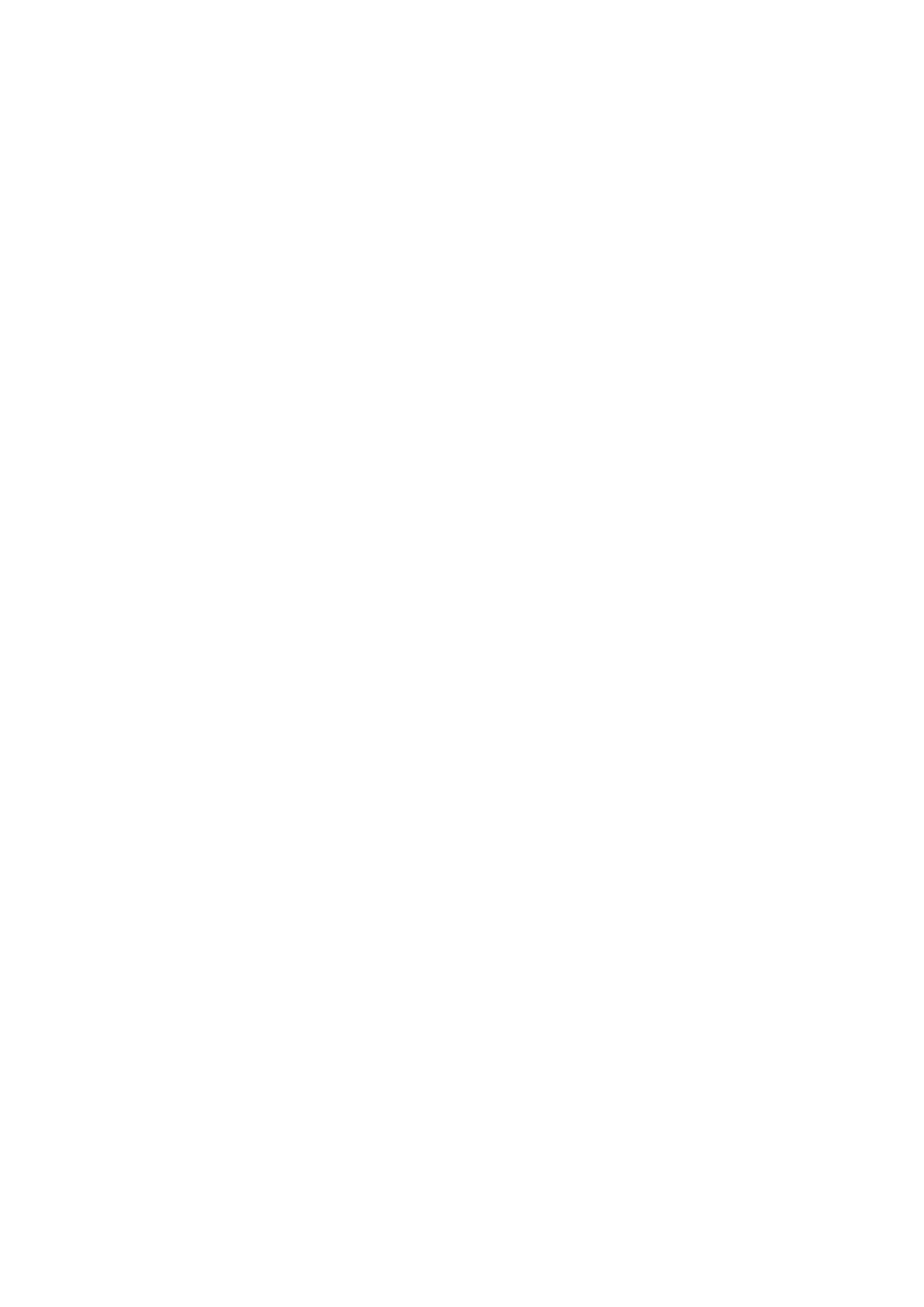

# **Electricity Feed-in (Renewable Energy Premium) Act 2008**

An Act about the supply of electricity from solar and other renewable energy sources to electricity distributors, and for other purposes

R11 25/02/16

l

page 1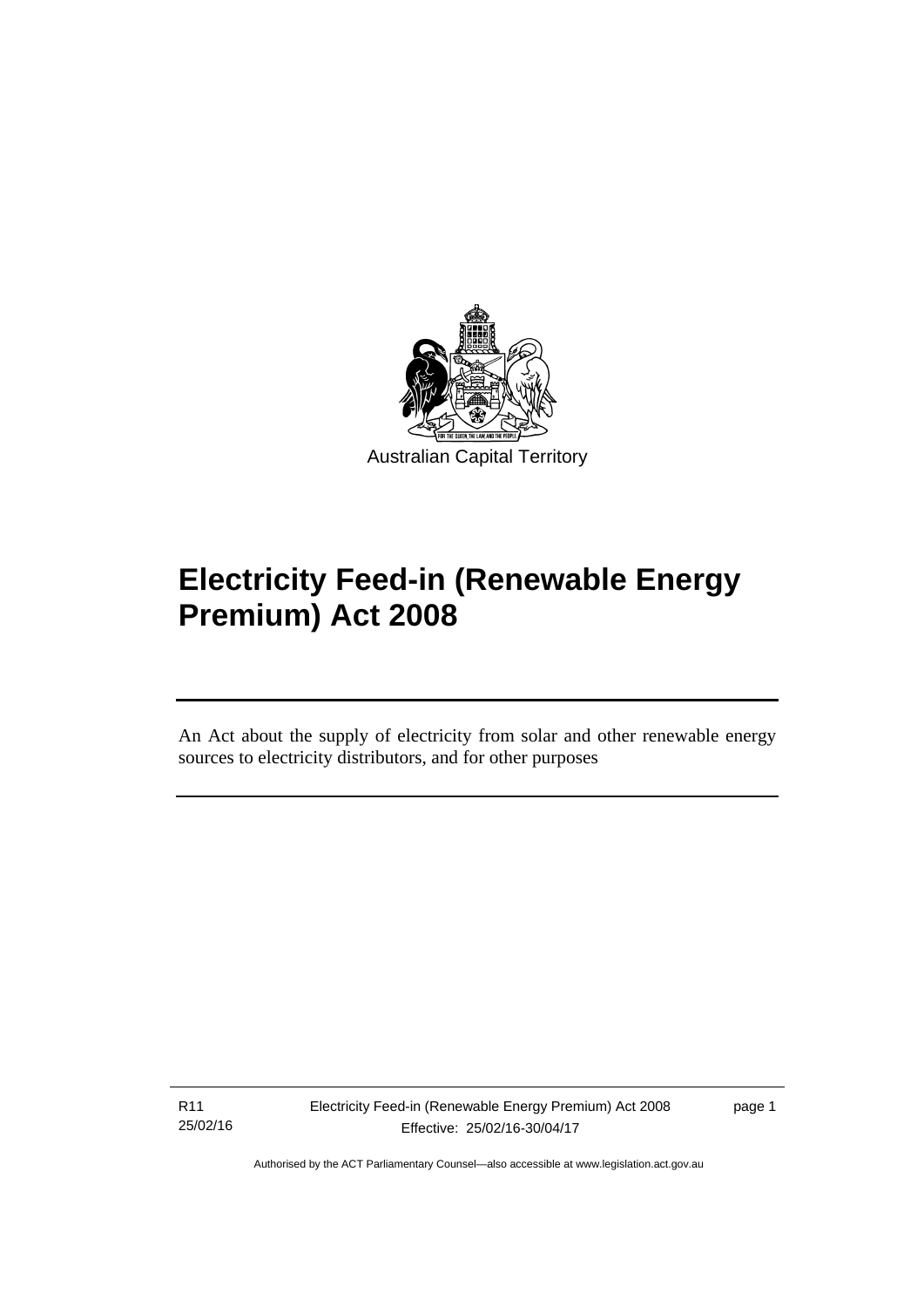#### Part 1 **Preliminary**

Section 1

# <span id="page-7-0"></span>**Part 1** Preliminary

### <span id="page-7-1"></span>**1 Name of Act**

This Act is the *Electricity Feed-in (Renewable Energy Premium) Act 2008*.

### <span id="page-7-2"></span>**4 Dictionary**

The dictionary at the end of this Act is part of this Act.

*Note 1* The dictionary at the end of this Act defines certain terms used in this Act, and includes references (*signpost definitions*) to other terms defined elsewhere.

> For example, the signpost definition '*electricity distributor*—see the *[Utilities Act 2000](http://www.legislation.act.gov.au/a/2000-65)*, dictionary.' means that the term 'electricity distributor' is defined in that dictionary and the definition applies to this Act.

*Note 2* A definition in the dictionary (including a signpost definition) applies to the entire Act unless the definition, or another provision of the Act, provides otherwise or the contrary intention otherwise appears (see [Legislation Act,](http://www.legislation.act.gov.au/a/2001-14) s  $155$  and s  $156$  (1)).

### <span id="page-7-3"></span>**5 Notes**

A note included in this Act is explanatory and is not part of this Act.

*Note* See the [Legislation Act,](http://www.legislation.act.gov.au/a/2001-14) s 127 (1), (4) and (5) for the legal status of notes.

R11 25/02/16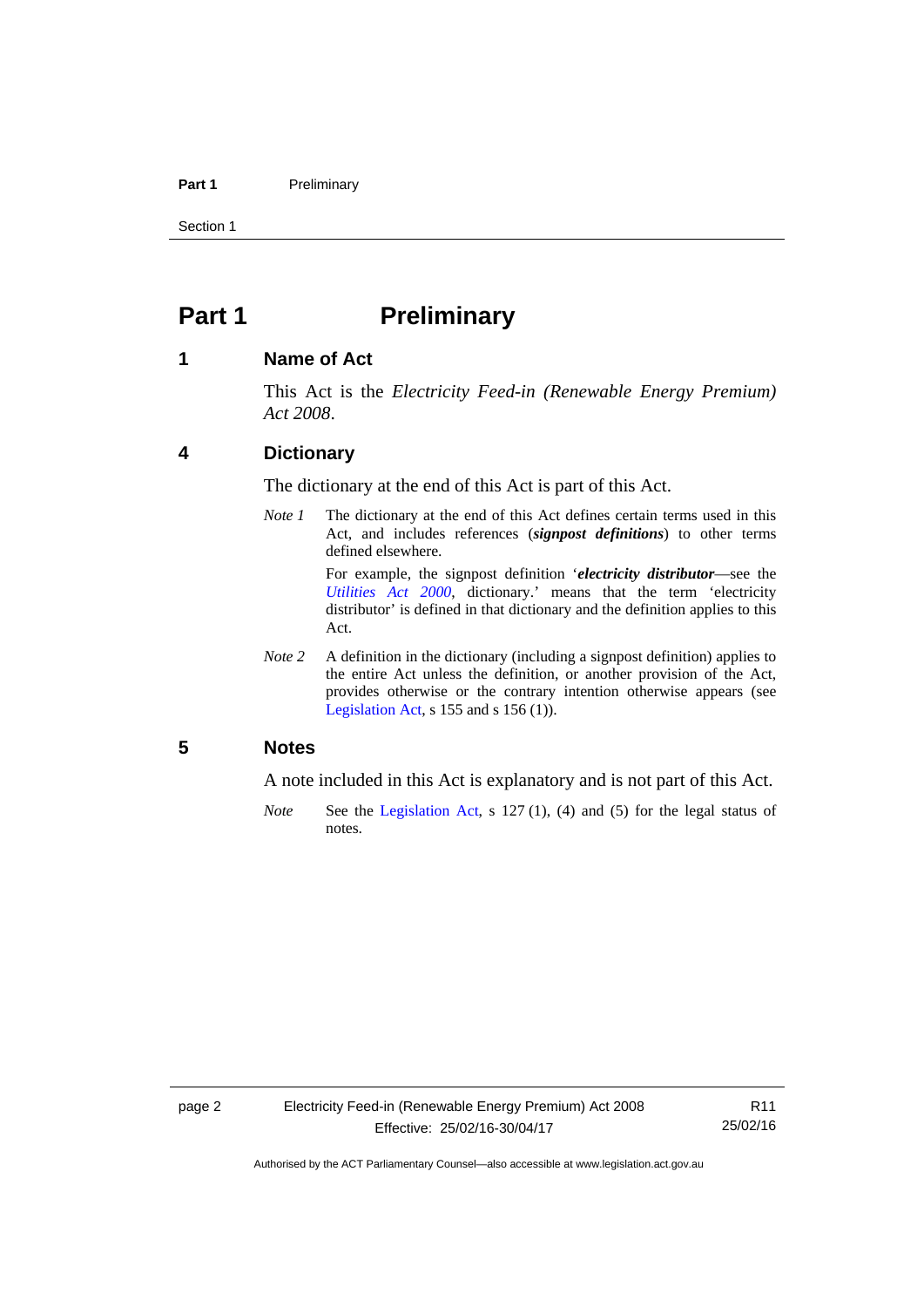# <span id="page-8-0"></span>**5AA Offences against Act—application of Criminal Code etc**

Other legislation applies in relation to offences against this Act.

- *Note 1 Criminal Code* The [Criminal Code](http://www.legislation.act.gov.au/a/2002-51), ch 2 applies to all offences against this Act (see Code, pt 2.1). The chapter sets out the general principles of criminal responsibility (including burdens of proof and general defences), and defines terms used for offences to which the Code applies (eg *conduct*, *intention*, *recklessness* and *strict liability*).
- *Note 2 Penalty units*

The [Legislation Act](http://www.legislation.act.gov.au/a/2001-14), s 133 deals with the meaning of offence penalties that are expressed in penalty units.

page 3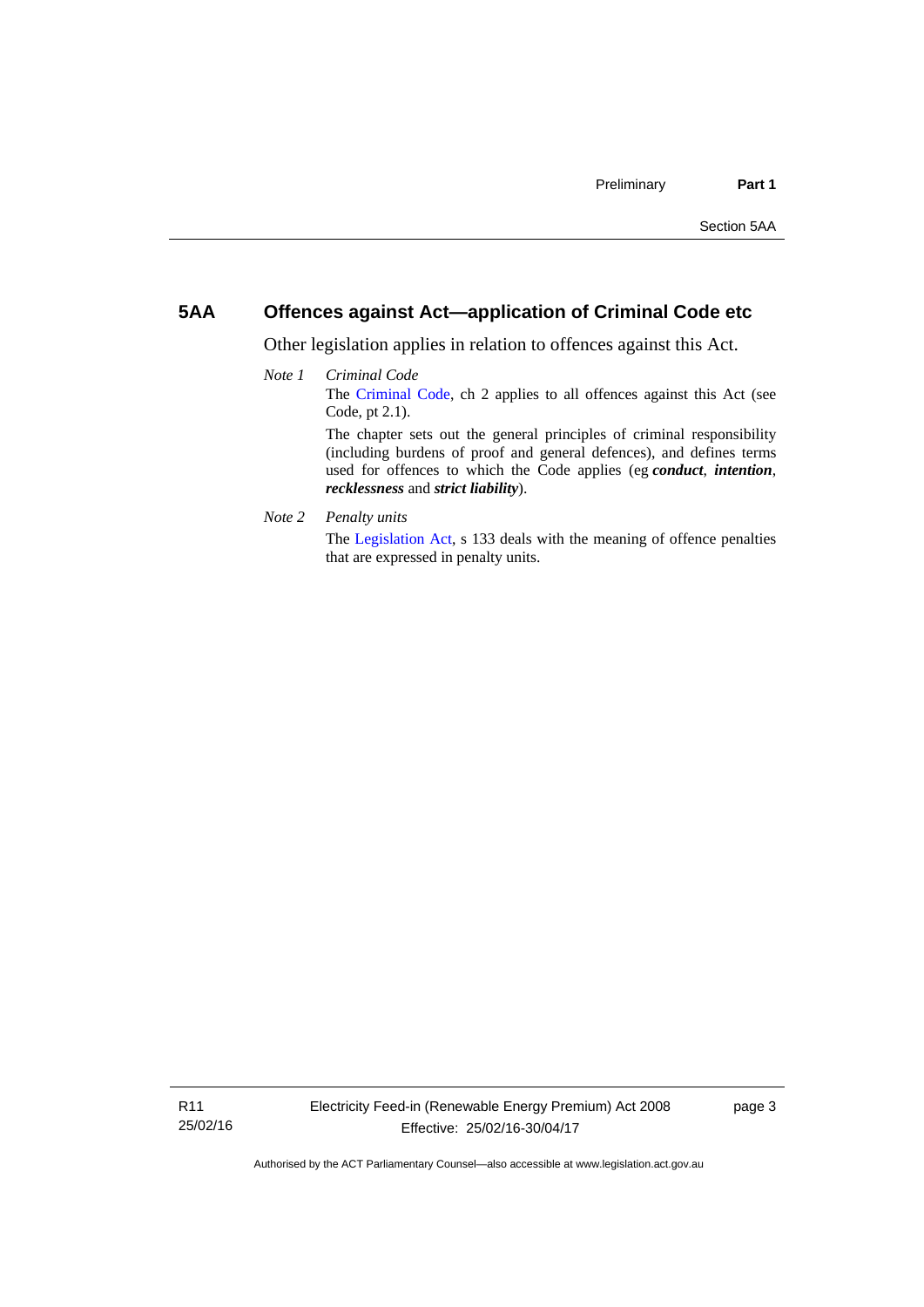Section 5A

# <span id="page-9-0"></span>**Part 1A Objects and important concepts**

# <span id="page-9-1"></span>**5A Objects of Act**

The objects of this Act are to—

- (a) promote the generation of electricity from renewable energy sources; and
- (b) reduce the ACT's contribution to human-induced climate change; and
- (c) diversify the ACT energy supply; and
- (d) reduce the ACT's vulnerability to long-term price volatility in relation to fossil fuels.

# <span id="page-9-2"></span>**5B Meaning of** *renewable energy generator* **and** *renewable energy source*

(1) In this Act:

### *renewable energy generator*—

- (a) means an energy generator that generates electricity from a renewable energy source; and
- (b) includes—
	- (i) a micro renewable energy generator; and
	- (ii) a medium renewable energy generator; but
- (c) does not include a device that is capable of storing energy that is not generated from a compliant renewable energy generator under paragraph (b).

*renewable energy source* means any of the following:

- (a) solar;
- (b) wind;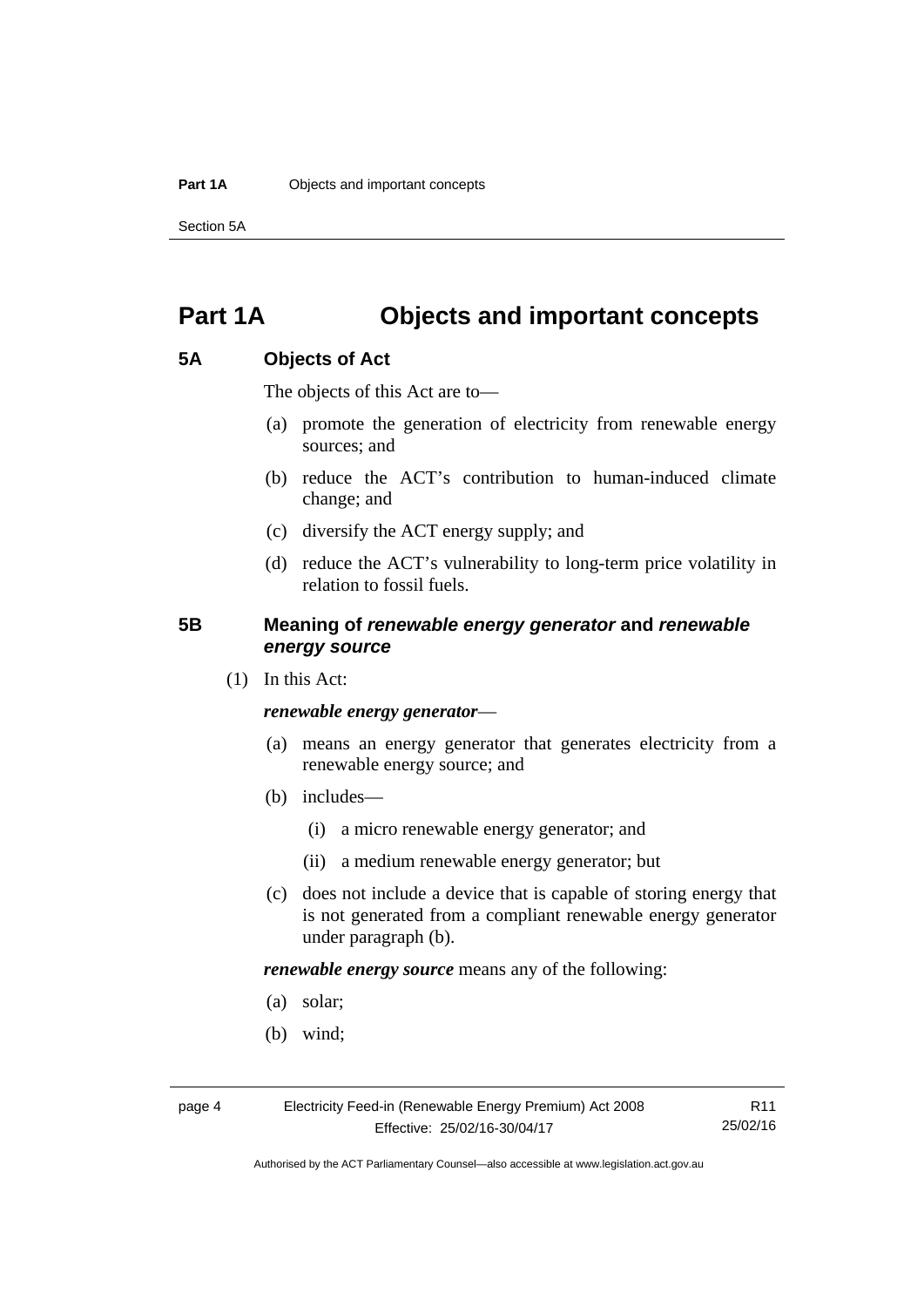- (c) any other source determined by the Minister.
- (2) A determination is a disallowable instrument.
	- *Note* A disallowable instrument must be notified, and presented to the Legislative Assembly, under the [Legislation Act.](http://www.legislation.act.gov.au/a/2001-14)

<span id="page-10-0"></span>**5C Meaning of** *capacity*

(1) In this Act:

*capacity*, of a renewable energy generator, means—

- (a) if the generator is a solar photovoltaic generator—the rated power output of the panels of the generator; or
- (b) if the Minister determines a method for measuring the capacity of a generator under subsection (2)—the capacity measured by the determined method.
- (2) The Minister may determine the method for measuring the capacity of renewable energy generators.
	- *Note* Power to make a statutory instrument (including a regulation) includes power to make different provision for different categories (see [Legislation Act,](http://www.legislation.act.gov.au/a/2001-14) s 48).
- (3) A determination is a disallowable instrument.
	- *Note* A disallowable instrument must be notified, and presented to the Legislative Assembly, under the [Legislation Act.](http://www.legislation.act.gov.au/a/2001-14)

## <span id="page-10-1"></span>**5D Meaning of** *medium renewable energy generator* **and**  *micro renewable energy generator*

In this Act:

*medium renewable energy generator* means a renewable energy generator that has a total capacity more than 30kW but not more than 200kW.

*micro renewable energy generator* means a renewable energy generator that has a total capacity not more than 30kW.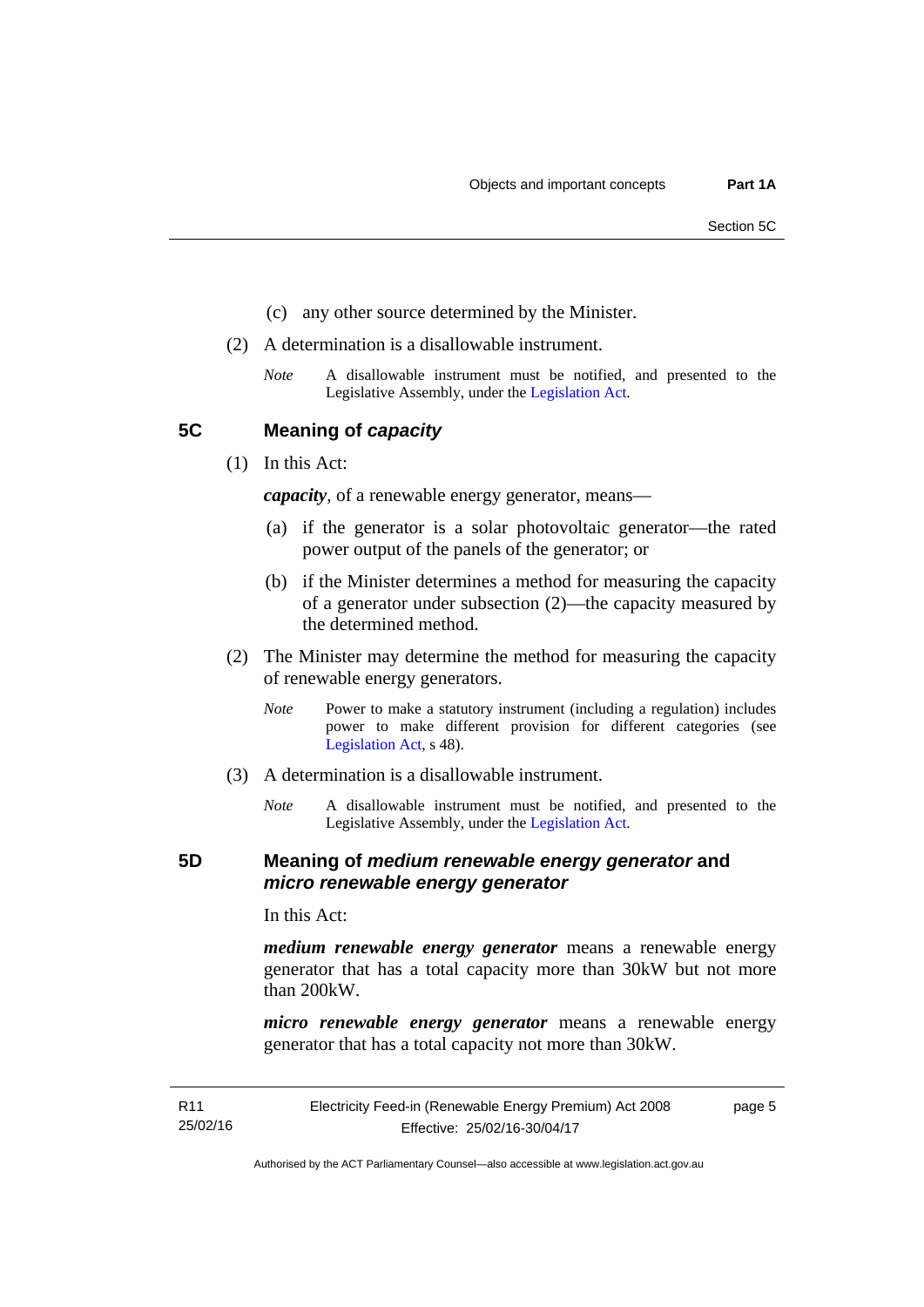Section 5E

## <span id="page-11-0"></span>**5E Meaning of** *compliant*

- (1) For this Act, a renewable energy generator is *compliant* if—
	- (a) the generator is installed on premises in the ACT; and
	- (b) when connected to the electricity distributor's network, it complies with the service and installation rules; and
	- (c) the total capacity of the generator, or the total capacity of all renewable energy generators installed on the premises, is not more than—
		- (i) 200kW; or
		- (ii) if the Minister determines another capacity under subsection (2)—the applicable determined capacity; and
	- (d) if the generator is a micro or medium renewable energy generator—the generator is connected to the electricity distributor's network before the total capacity of all micro and medium renewable energy generators connected to the network reaches—
		- (i) 30MW; or
		- (ii) if the Minister determines another capacity under subsection (3)—the determined capacity; and
	- (e) if the generator is a micro renewable energy generator—the distributor received the application for the connection of the generator by 29 July 2011; and
	- (f) if the generator is a medium renewable energy generator—the distributor received the application for the connection of the generator by 13 July 2011; and
	- (g) the generator is installed on premises and connected to the electricity distributor's network before 31 December 2016.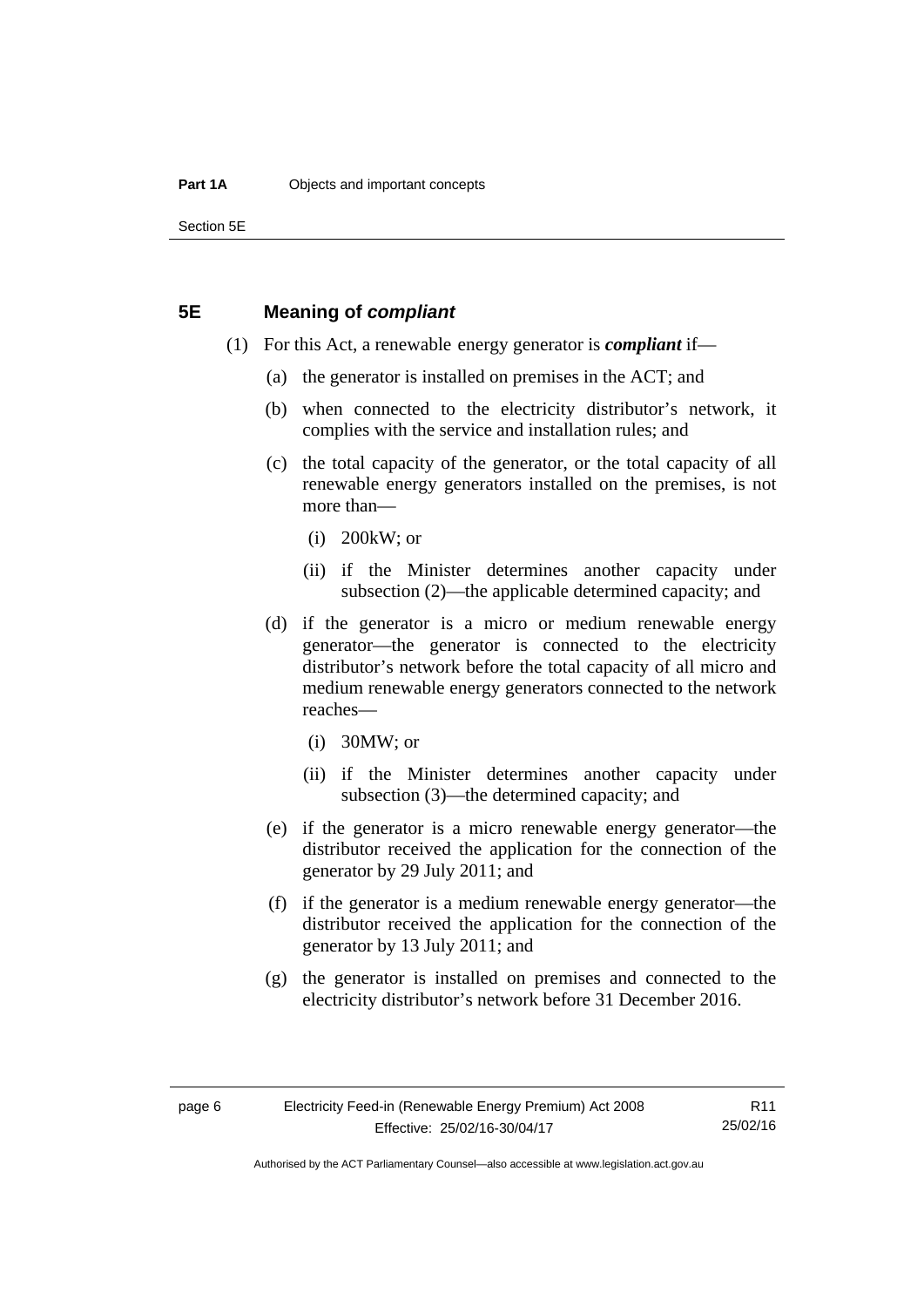- (2) The Minister may determine a total capacity for the following:
	- (a) micro renewable energy generators installed on premises;
	- (b) medium renewable energy generators installed on premises;
	- (c) all renewable energy generators installed on premises.
- (3) The Minister may determine the total capacity for all micro and medium renewable energy generators connected to the electricity distributor's network.
- (4) A determination is a disallowable instrument.
	- *Note* A disallowable instrument must be notified, and presented to the Legislative Assembly, under the [Legislation Act.](http://www.legislation.act.gov.au/a/2001-14)
- (5) In this section:

*service and installation rules* means the service and installation rules for connection to the electricity distribution network, as in force from time to time, made under a technical code, as in force from time to time, made under the *[Utilities Act 2000](http://www.legislation.act.gov.au/a/2000-65)*.

*Note* Technical codes made under the *[Utilities Act 2000](http://www.legislation.act.gov.au/a/2000-65)* are accessible at [www.icrc.act.gov.au.](http://www.icrc.act.gov.au/) The service and installation rules are accessible at [www.actewagl.com.au](http://www.actewagl.com.au/).

# <span id="page-12-0"></span>**5F Meaning of** *eligible entity*

(1) In this Act:

*eligible entity*—

- (a) means—
	- (i) if an incorporated association owns the premises on which a compliant renewable energy generator is installed—the incorporated association; or
	- (ii) if a cooperative owns the premises on which a compliant renewable energy generator is installed—the cooperative; or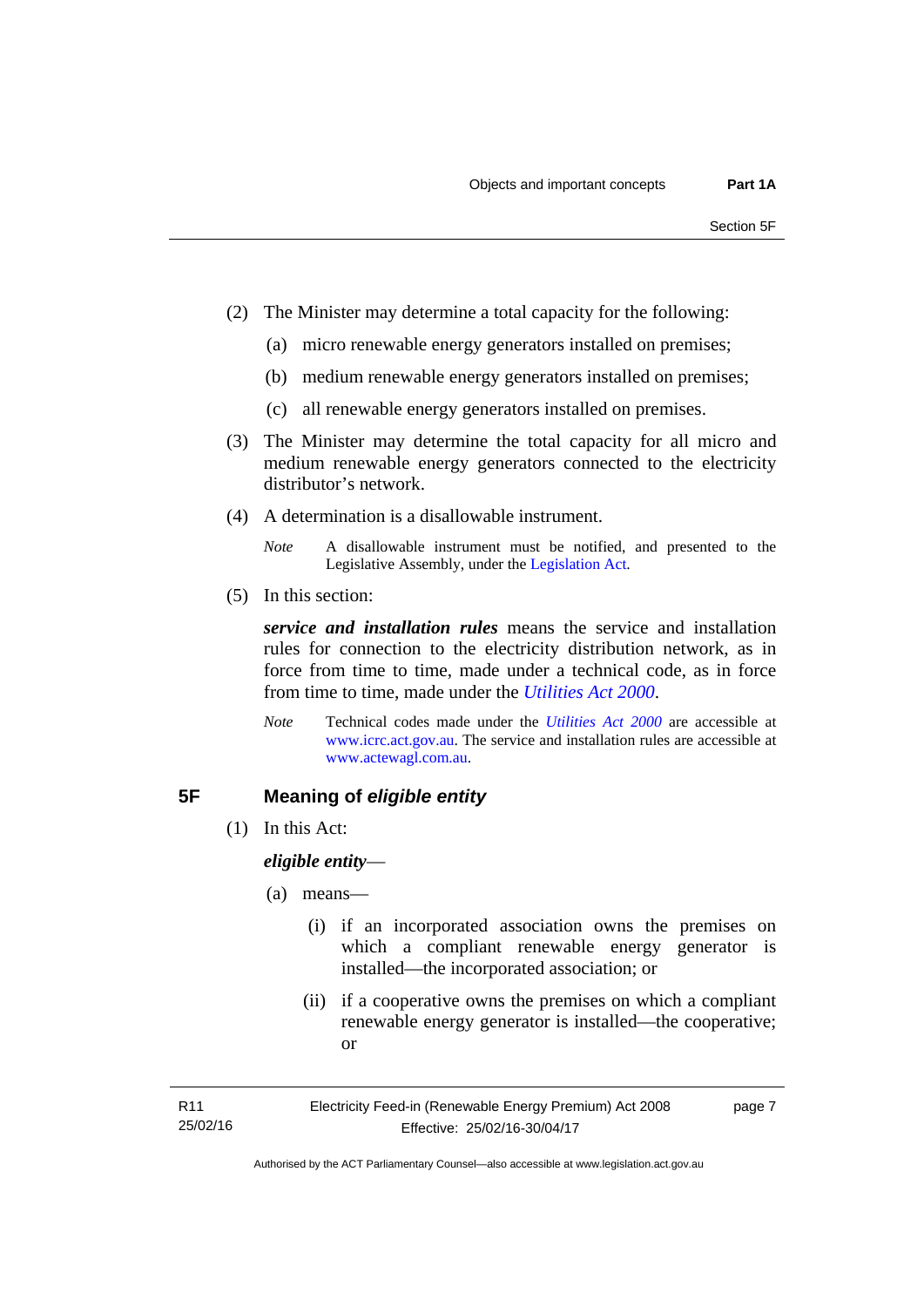Section 5F

- (iii) if a person owns commercial or retail premises on which a compliant renewable energy generator is installed—the person; or
- (iv) if a person (the *lessee*) leases premises, or a part of premises, to install or operate a compliant renewable energy generator—the lessee; or
- (v) in any other case—the occupier of premises on which a compliant renewable energy generator is installed; but
- (b) does not include—
	- (i) a territory agency; or
	- (ii) a territory-owned corporation; or
	- (iii) the Commonwealth or a Commonwealth authority; or
	- (iv) an entity determined by the Minister.
- (2) A determination is a disallowable instrument.
	- *Note* A disallowable instrument must be notified, and presented to the Legislative Assembly, under the [Legislation Act.](http://www.legislation.act.gov.au/a/2001-14)
- (3) In this section:

*commercial premises*—see the *[Leases \(Commercial and Retail\)](http://www.legislation.act.gov.au/a/2001-18)  [Act 2001](http://www.legislation.act.gov.au/a/2001-18)*, section 7 (1).

*Commonwealth authority* means any of the following (other than an educational institution):

- (a) a corporation established for a public purpose under a Commonwealth Act;
- (b) a company in which a controlling interest is held by any 1 of the following, or by 2 or more of the following together:
	- (i) the Commonwealth;
	- (ii) a corporation mentioned in paragraph (a);

| page 8 | Electricity Feed-in (Renewable Energy Premium) Act 2008 | R11      |
|--------|---------------------------------------------------------|----------|
|        | Effective: 25/02/16-30/04/17                            | 25/02/16 |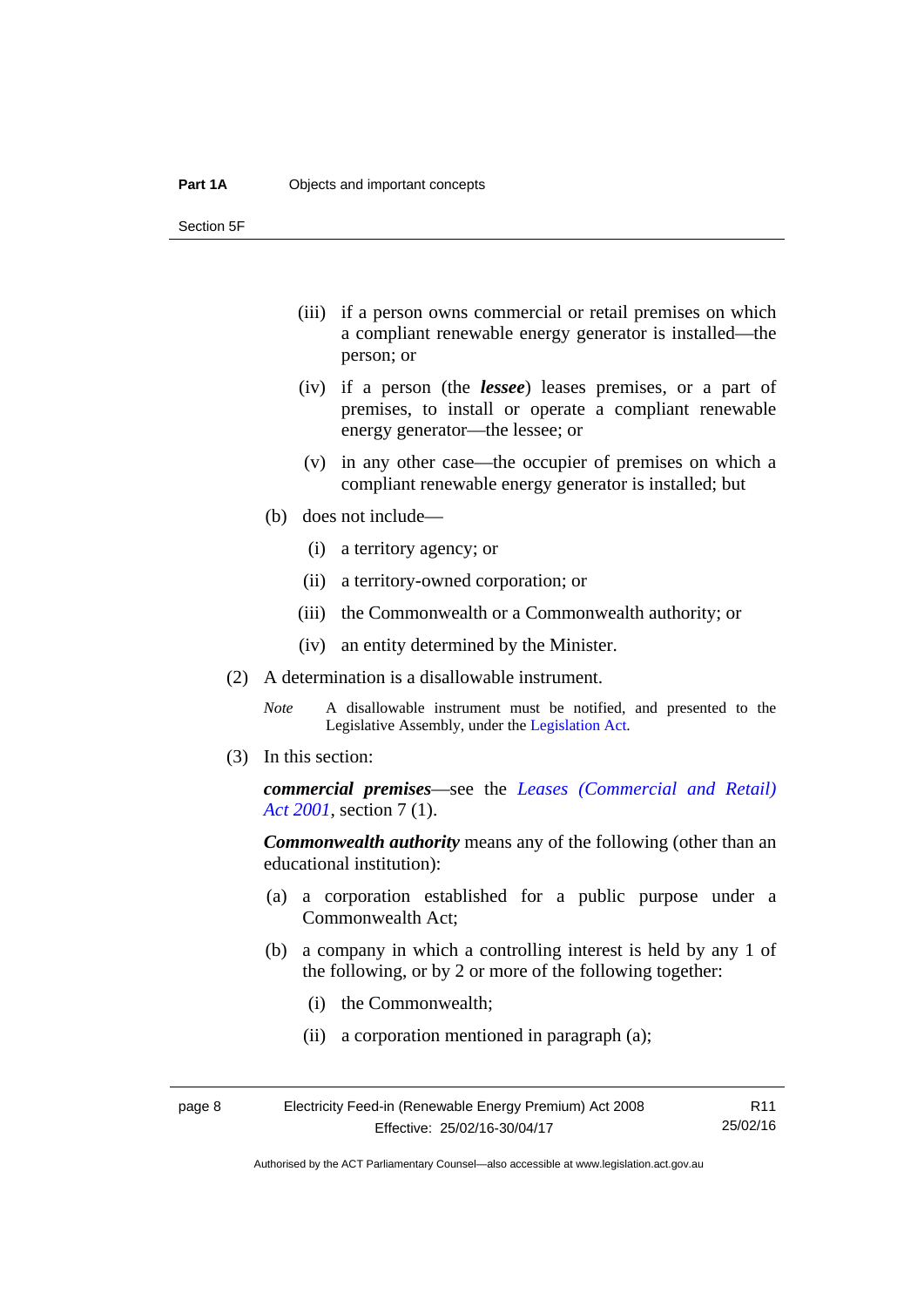(iii) an entity mentioned in subparagraph (i) or (ii).

*cooperative*—see the *[Cooperatives Act 2002](http://www.legislation.act.gov.au/a/2002-45)*, dictionary.

#### *educational institution* means—

- (a) a government school or school-related institution established under the *[Education Act 2004](http://www.legislation.act.gov.au/a/2004-17)*, section 20; or
- (b) a registered higher education provider under the *[National](http://www.comlaw.gov.au/Series/C2011A00012)  [Vocational Education and Training Regulator Act 2011](http://www.comlaw.gov.au/Series/C2011A00012)* (Cwlth).

*incorporated association* means an association incorporated under the *[Associations Incorporation Act 1991](http://www.legislation.act.gov.au/a/1991-46)* or a law of another jurisdiction corresponding, or substantially corresponding, to that Act.

*occupier*, of premises, means the person to whom electricity for the premises is supplied by a NERL retailer.

*retail premises*—see the *[Leases \(Commercial and Retail\) Act 2001](http://www.legislation.act.gov.au/a/2001-18)*, section 7(2).

*territory agency* means any of the following (other than an educational institution):

- (a) the Territory;
- (b) a territory instrumentality, and any other corporation established for a public purpose under a territory law;
- (c) a company in which a controlling interest is held by any 1 of the following, or by 2 or more of the following together:
	- (i) the Territory;
	- (ii) a Minister;
	- (iii) a corporation mentioned in paragraph (b);
	- (iv) an entity mentioned in subparagraphs (i) to (iii).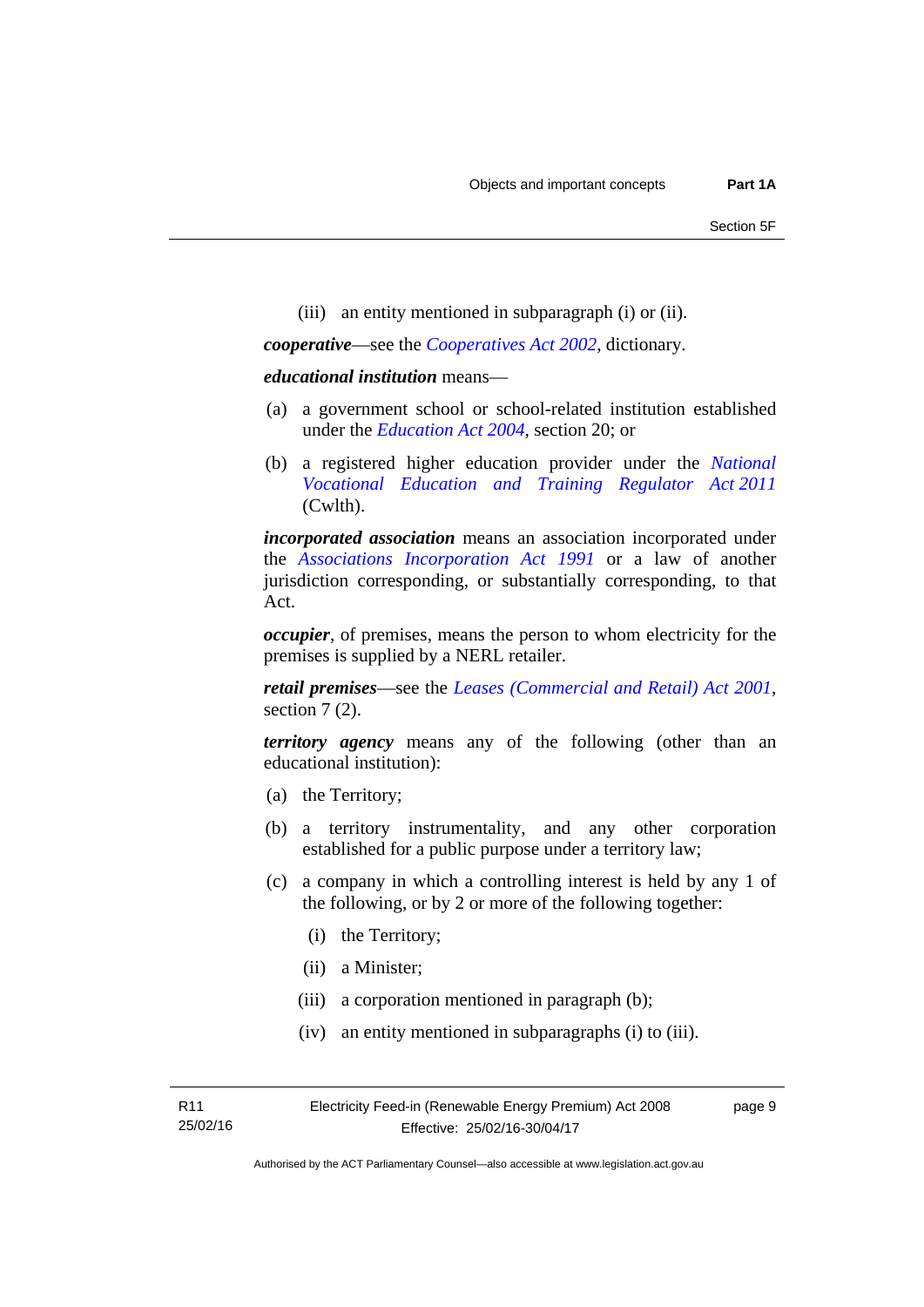Section 6

# <span id="page-15-0"></span>**Part 2 Renewable energy—supply to electricity network**

# <span id="page-15-1"></span>**6 Feed-in from renewable energy generators to electricity network**

(1) This section applies to—

- (a) an electricity distributor licensed to distribute electricity through an electricity network; and
- (b) a NERL retailer authorised to supply electricity from the electricity network.
- (2) It is a condition of the electricity distributor's licence that the distributor must, on application by an eligible entity—
	- (a) connect a renewable energy generator to the distributor's network to enable electricity generated by the generator to be supplied to the network; and
	- (b) reimburse the NERL retailer that supplies electricity to the eligible entity's premises the difference between—
		- (i) the amount payable under subsection (3) for electricity generated by the generator to be supplied to the network; and
		- (ii) the normal cost of that electricity; and
	- (c) pass on to the eligible entity the additional metering costs in relation to electricity generated by the generator.
- (3) The NERL retailer must, on application by an eligible entity, pay the eligible entity, in accordance with section 8, for the total amount of electricity generated by the renewable energy generator on or after the day the application is made.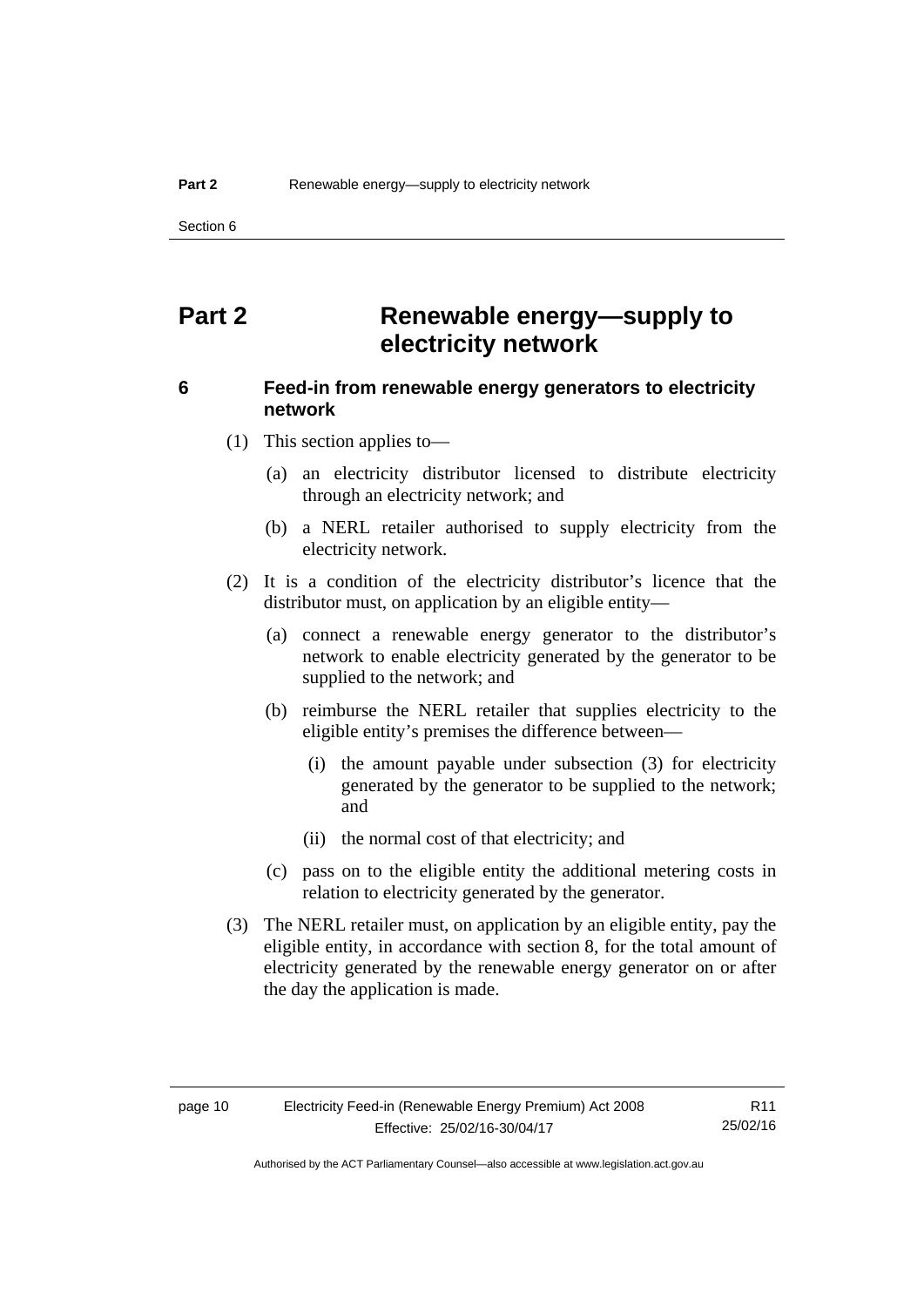### <span id="page-16-0"></span>**6A What is the** *normal cost of electricity***?**

- (1) The Minister may determine an amount to be the *normal cost of electricity* in relation to a period.
- (2) A determination is a notifiable instrument.

*Note* A notifiable instrument must be notified under the [Legislation Act](http://www.legislation.act.gov.au/a/2001-14).

- (3) The Minister may make guidelines for a determination under this section.
- (4) A guideline is a disallowable instrument.
	- *Note* A disallowable instrument must be notified, and presented to the Legislative Assembly, under the [Legislation Act.](http://www.legislation.act.gov.au/a/2001-14)

### <span id="page-16-1"></span>**7 Utility service**

The action required by a distributor under section  $6(2)$  is a utility service for the *[Utilities Act 2000](http://www.legislation.act.gov.au/a/2000-65)*.

*Note* The action required by a NERL retailer under s 6 (3) is a utility service for the *[Utilities Act 2000](http://www.legislation.act.gov.au/a/2000-65)*, pt 4 (Industry codes) (see that Act, s 75B).

# <span id="page-16-2"></span>**8 Payment for electricity from renewable energy generators**

- (1) For section 6 (3), payment must be at the following rate:
	- (a) for electricity generated by a micro renewable energy generator—
		- (i) if an eligible entity entered into a contract for the installation of the generator before 1 June 2011—
			- (A) 100% of the premium rate; or
			- (B) if a lower percentage is determined under section 9 for this paragraph—that percentage of the premium rate; or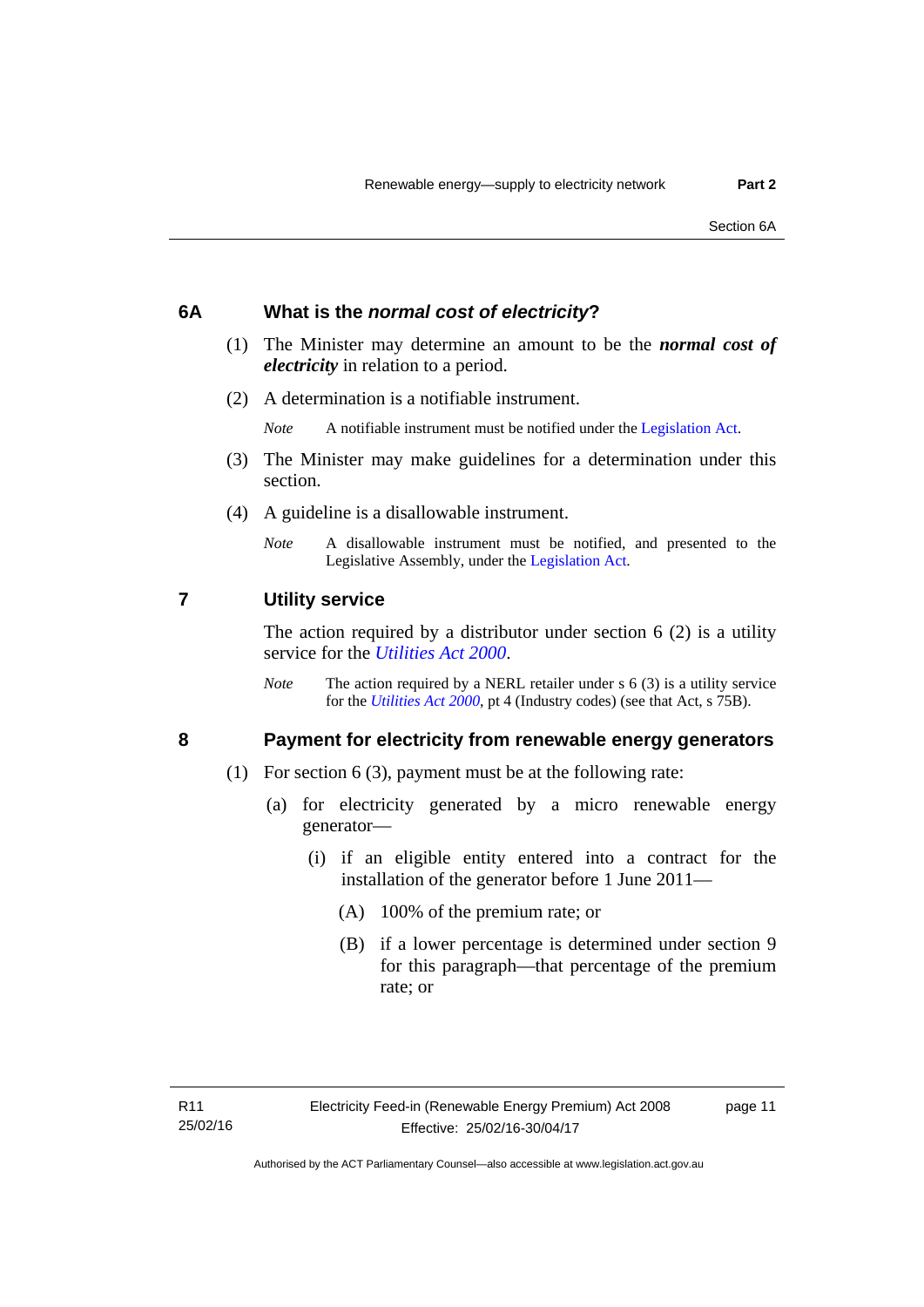- (ii) if an eligible entity entered into a contract for the installation of the generator on or after 1 June 2011—
	- (A) 66% of the premium rate; or
	- (B) if a lower percentage is determined under section 9 for this paragraph—that percentage of the premium rate;
- (b) for electricity generated by a medium renewable energy generator—
	- (i) if an eligible entity entered into a contract for the installation of the generator before the relevant date—
		- (A) 75% of the premium rate; or
		- (B) if a lower percentage is determined under section 9 for this paragraph—that percentage of the premium rate; or
	- (ii) if an eligible entity entered into a contract for the installation of the generator on or after the relevant date—
		- (A) 66% of the premium rate; or
		- (B) if a lower percentage is determined under section 9 for this paragraph—that percentage of the premium rate.
- (2) Payment must be made to the eligible entity quarterly in arrears for the total amount of electricity generated by the generator.
- (3) In this section:

*relevant date* means the day the *[Electricity Feed-in \(Renewable](http://www.legislation.act.gov.au/a/2011-25)  [Energy Premium\) Amendment Act 2011 \(No 2\)](http://www.legislation.act.gov.au/a/2011-25)* commenced.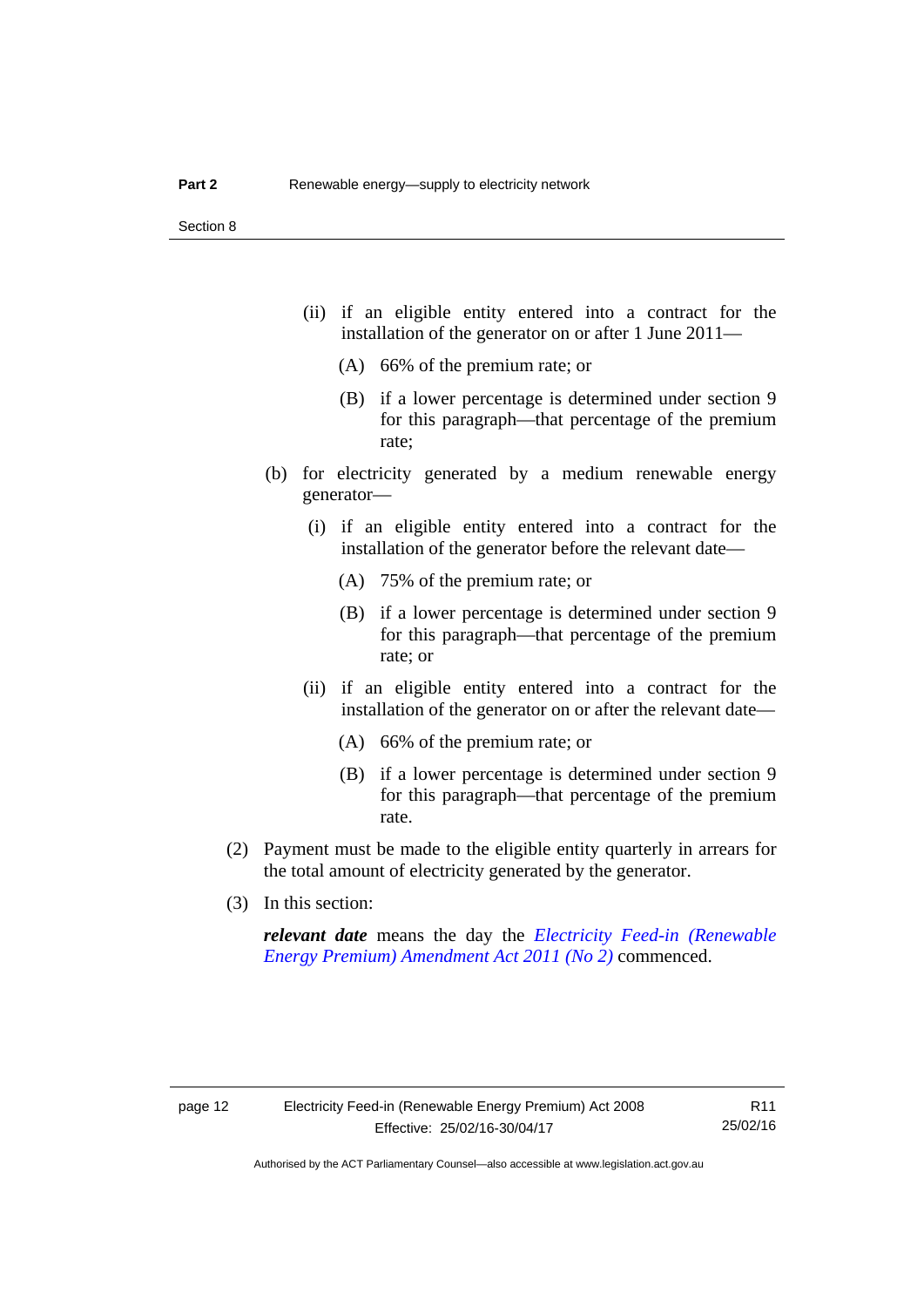# <span id="page-18-0"></span>**8A Recovery of cost of renewable energy premium**

- (1) This section applies if a NERL retailer imposes a recovery of costs on electricity consumers to recover the cost of a renewable energy premium payable to an eligible entity under this Act.
- (2) The recovery of costs must be imposed on an electricity consumer in a way that is in proportion to the amount of electricity used by the consumer.

# <span id="page-18-1"></span>**9 Determination of percentages**

- (1) The Minister may determine percentages for section 8 (Payment for electricity from renewable energy generators).
- (2) A determination is a disallowable instrument.
	- *Note* A disallowable instrument must be notified, and presented to the Legislative Assembly, under the [Legislation Act.](http://www.legislation.act.gov.au/a/2001-14)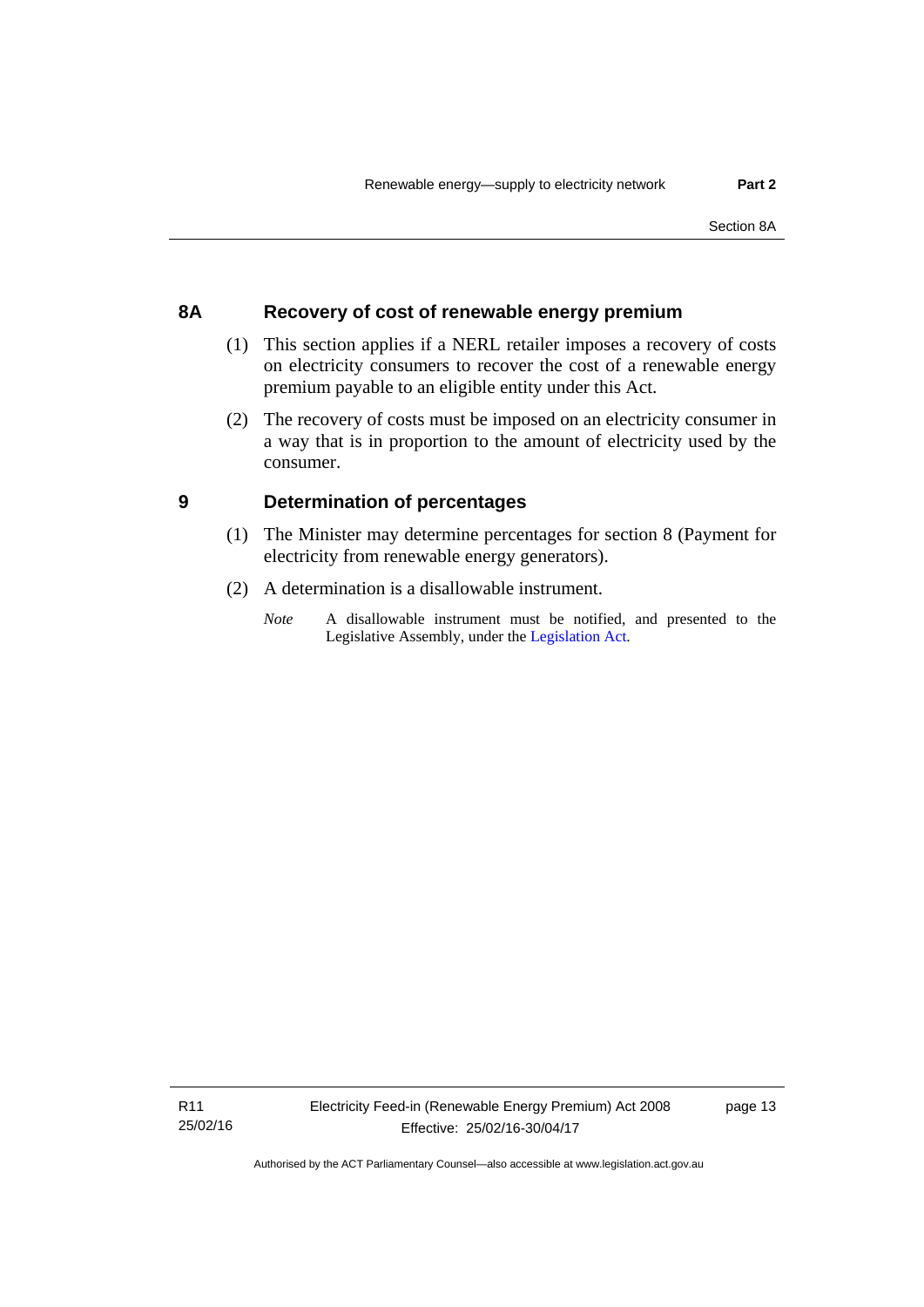# <span id="page-19-0"></span>**Part 3 Renewable energy premium determination of rate**

## <span id="page-19-1"></span>**10 Determination of premium rate**

- (1) The Minister must determine the premium rate for amounts payable by a NERL retailer under section 6 (Feed-in from renewable energy generators to electricity network) for compliant renewable energy generators.
- (2) A determination is a disallowable instrument.
	- *Note* A disallowable instrument must be notified, and presented to the Legislative Assembly, under the [Legislation Act.](http://www.legislation.act.gov.au/a/2001-14)
- (3) In making a determination, the Minister—
	- (a) must seek the advice of the Independent Competition and Regulatory Commission to assist the Minister to determine the premium rate; and
	- (b) must give priority to the following:
		- (i) the desirability of costs under this Act impacting equitably on all electricity users;
		- (ii) the need to encourage the generation of electricity from renewable sources;
		- (iii) the need to reduce emissions from greenhouse gases;
		- (iv) the need to reduce the likely effects of climate change;
		- (v) the desirability of eligible entities being able to recoup investment on renewable energy generators within a reasonable time; and
	- (c) must have regard to the following:
		- (i) the amounts payable under this Act by an electricity distributor;

| page 14 | Electricity Feed-in (Renewable Energy Premium) Act 2008 | R11      |
|---------|---------------------------------------------------------|----------|
|         | Effective: 25/02/16-30/04/17                            | 25/02/16 |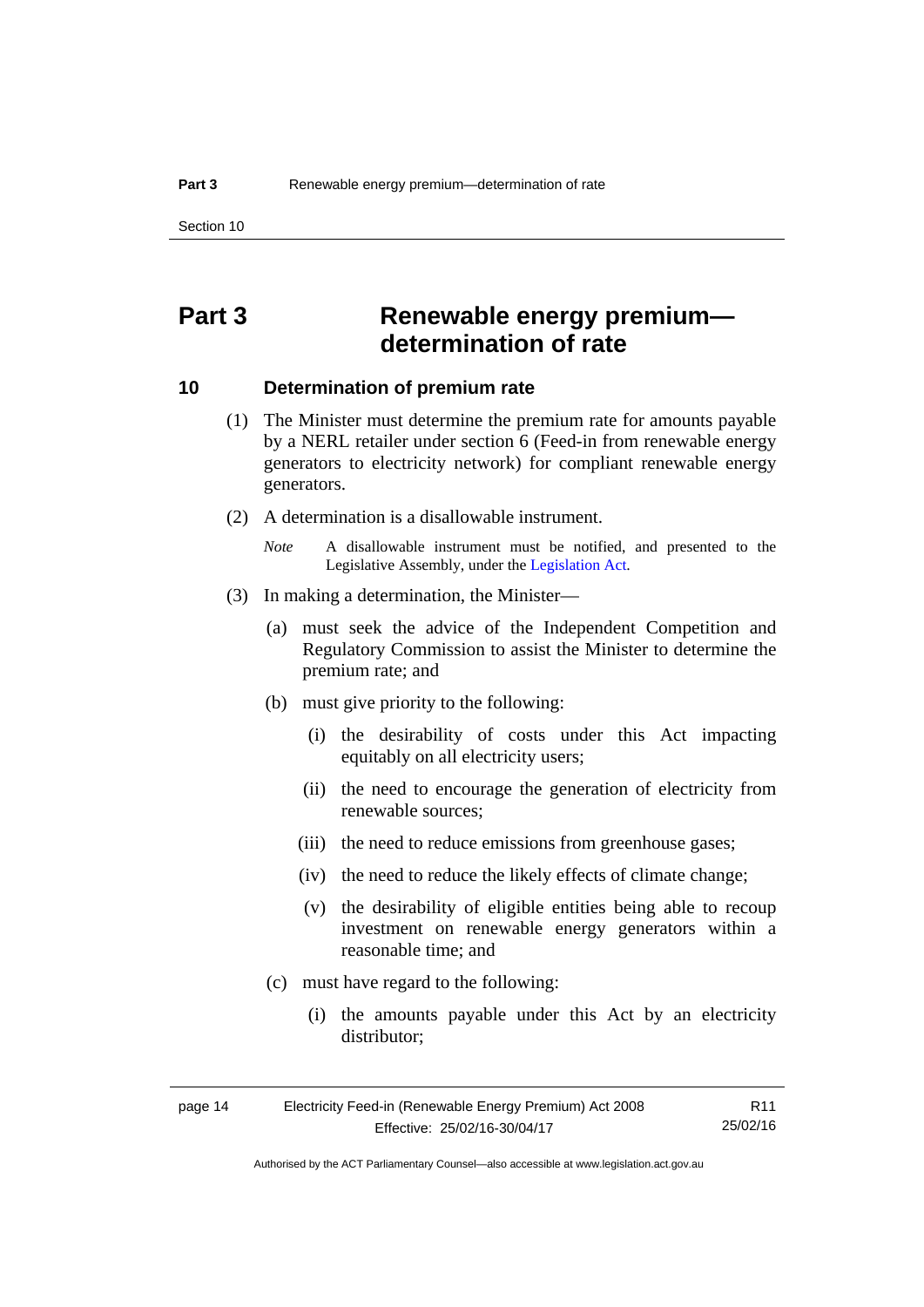- (ii) the amounts payable under this Act by a NERL retailer;
- (iii) any additional metering costs passed on to an eligible entity because of section 6 (2) (c);
- (iv) any advice received from the Independent Competition and Regulatory Commission in response to a request under paragraph (a);
- (v) anything else the Minister considers relevant.
- (4) If the Minister receives any advice requested under subsection (3) (a), the Minister must—
	- (a) present a copy of the advice to the Legislative Assembly within 3 sitting days after receiving the advice; and
	- (b) give a copy of the advice to each member of the Legislative Assembly—
		- (i) at least 14 days before the Minister makes the determination; but
		- (ii) within 30 days after receiving the advice.

# <span id="page-20-0"></span>**11 Premium rate—20 years**

- (1) The premium rate for the financial year in which a renewable energy generator is connected to a distributor's network applies, if the generator remains connected to the network, in relation to electricity generated by the generator during the 20 years after the date of the connection.
- (2) For subsection (1), a generator is taken to remain connected to the network—
	- (a) during any temporary interruption to the connection for repair or maintenance work or relocation of the connection or generator at the same premises; or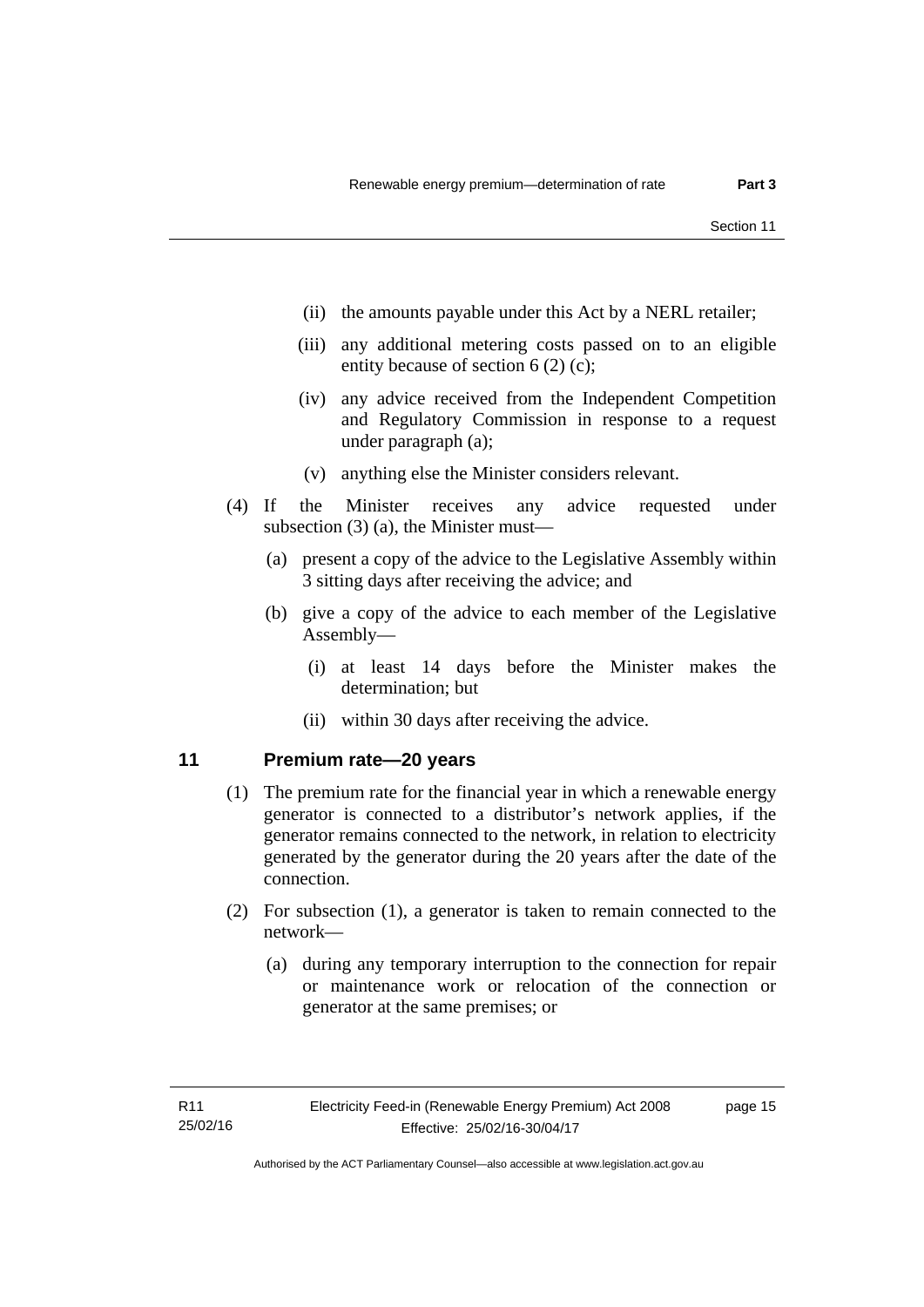- (b) if the generator is transferred with the premises to another person who is an eligible entity in relation to the premises; or
- (c) if the generator is transferred to other premises in relation to which the eligible entity is also an eligible entity.
- (3) For subsection (1), a micro renewable energy generator (the *old generator*) is taken to remain connected to the network if—
	- (a) the old generator was or is installed on premises that are, or are on the same parcel of land as, affected residential premises or eligible impacted property; and
	- (b) the affected residential premises or eligible impacted property have been or are to be demolished; and
	- (c) the eligible entity for the affected residential premises or eligible impacted property becomes an eligible entity in relation to other premises (the *new premises*); and
	- (d) a micro renewable energy generator (the *new generator*) is installed on the new premises; and
	- (e) the total capacity of the new generator is not greater than the total capacity of the old generator when the old generator was first connected to the network; and
	- (f) the new generator is connected to the network.
- (4) In this section:

*affected residential premises* means premises, or a part of premises—

- (a) that—
	- (i) are a class 1 or class 2 building; and
	- (ii) contain or have contained loose-fill asbestos insulation; or
- (b) that are included in the affected residential premises register.

Authorised by the ACT Parliamentary Counsel—also accessible at www.legislation.act.gov.au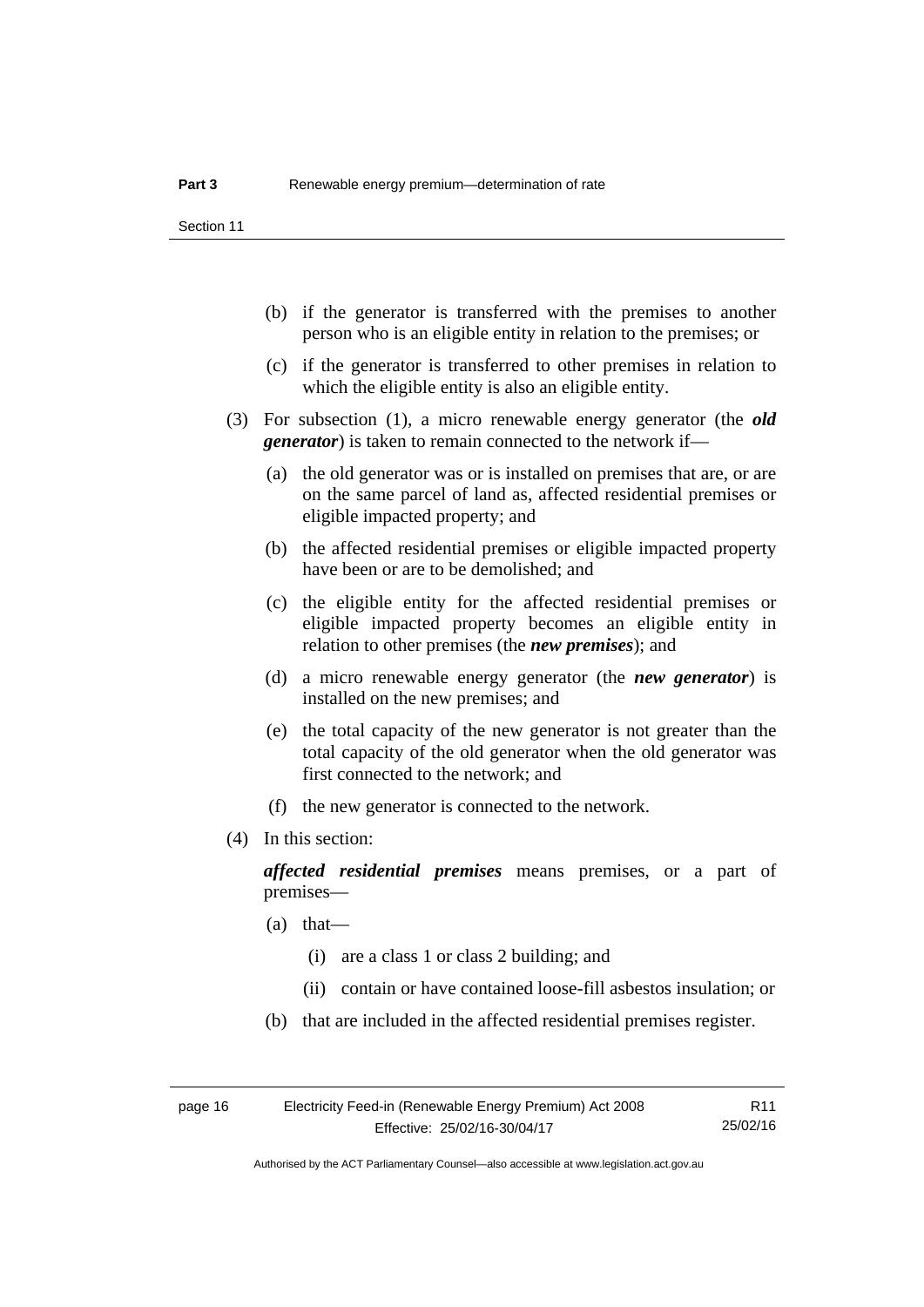*affected residential premises register*—see the *[Dangerous](http://www.legislation.act.gov.au/a/2004-7)  [Substances Act 2004](http://www.legislation.act.gov.au/a/2004-7)*, section 47N.

*class*, of building—see the *[Building Act 2004](http://www.legislation.act.gov.au/a/2004-11)*, dictionary.

*eligible impacted property*—see the *[Civil Law \(Sale of Residential](http://www.legislation.act.gov.au/a/2003-40)  [Property\) Act 2003](http://www.legislation.act.gov.au/a/2003-40)*, section 9A (1).

*loose-fill asbestos insulation*—see the *[Dangerous Substances](http://www.legislation.act.gov.au/a/2004-7)  [Act 2004](http://www.legislation.act.gov.au/a/2004-7)*, section 47M.

R11 25/02/16 page 17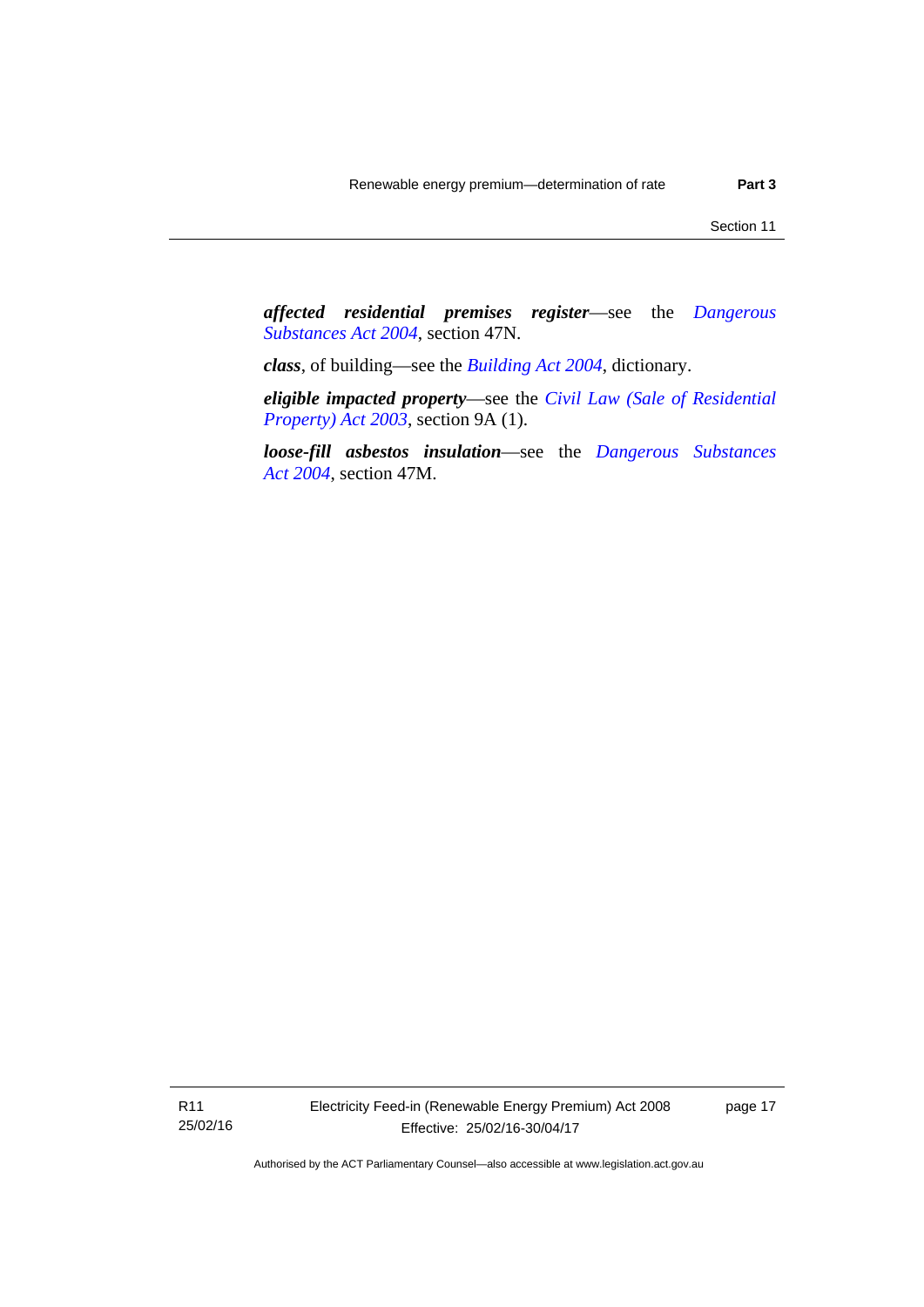#### Part 3A Reporting

Section 11A

# <span id="page-23-0"></span>**Part 3A Reporting**

# <span id="page-23-1"></span>**11A Report by Minister**

The Minister must, within 6 months after the end of each financial year, publish on an appropriate government website a report about the following:

- (a) the number of compliant renewable energy generators installed on premises in the ACT;
- (b) the total capacity of compliant renewable energy generators installed on premises in the ACT;
- (c) the costs under this Act on electricity users.

# <span id="page-23-2"></span>**11B Electricity distributors to give information to Minister**

- (1) The Minister must determine the information required to prepare a report under section 11A (the *required information*).
- (2) A determination is a disallowable instrument.
	- *Note* A disallowable instrument must be notified, and presented to the Legislative Assembly, under the [Legislation Act.](http://www.legislation.act.gov.au/a/2001-14)
- (3) Each of the following entities (a *reporting entity)* must give the Minister the required information:
	- (a) an electricity distributor;
	- (b) a NERL retailer.
- (4) A person commits an offence if—
	- (a) the person is a reporting entity; and
	- (b) the person engages in conduct; and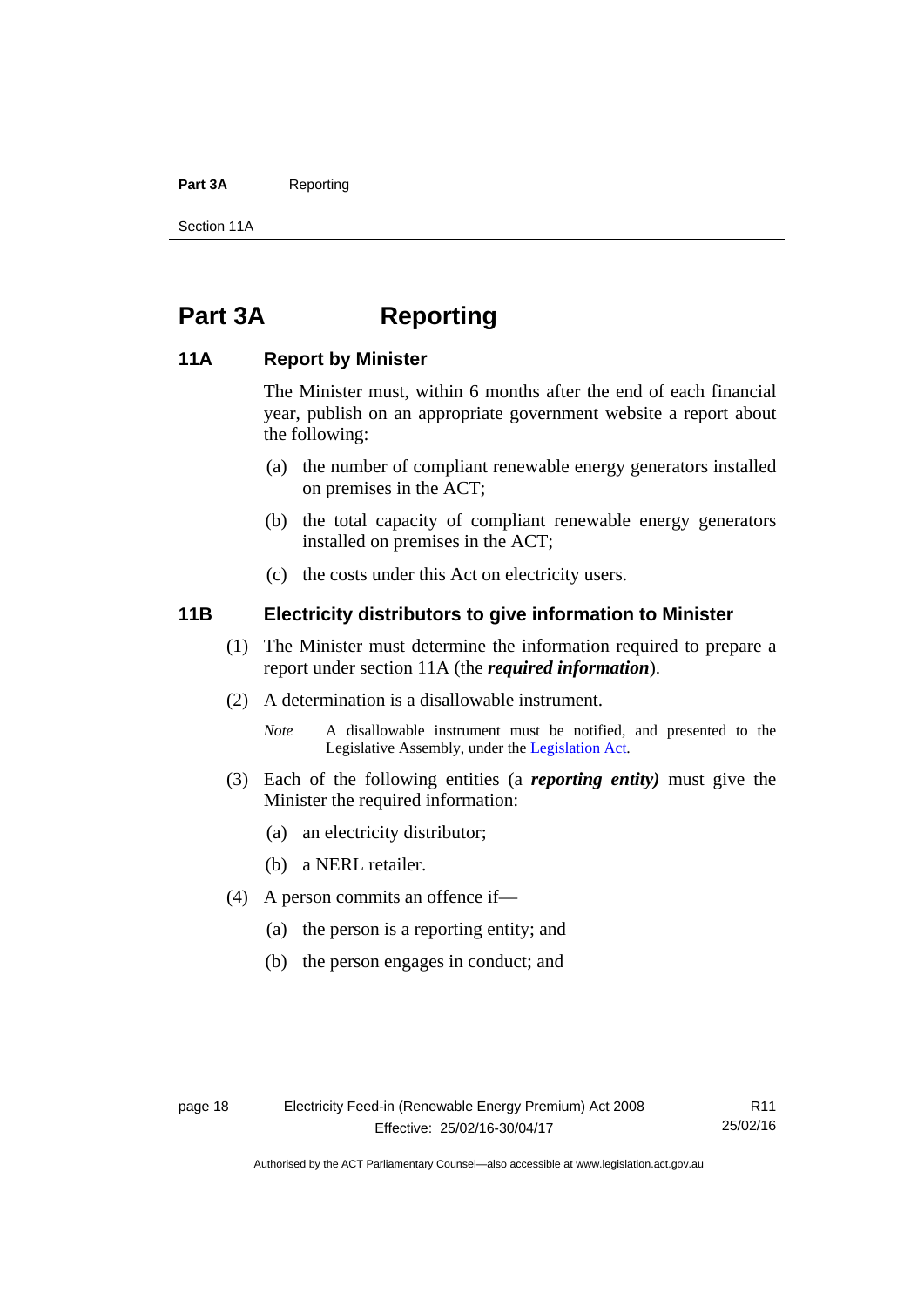- (c) as a result of the conduct, the person fails to give the Minister information; and
- (d) the information is required information.

Maximum penalty: 30 penalty units.

# <span id="page-24-0"></span>**11C Audit of information given to Minister**

- (1) The Minister may require a reporting entity to undertake an audit of the information provided by the reporting entity under section 11B if the Minister believes on reasonable grounds the information is untrue, misleading or incomplete.
- (2) The audit must be—
	- (a) paid for by the reporting entity; and
	- (b) undertaken by—
		- (i) an auditor appointed by the Minister; or
		- (ii) if the Minister decides not to appoint an auditor—an auditor that is independent of the reporting entity; and
	- (c) undertaken in accordance with requirements determined by the Minister.
- (3) A determination is a disallowable instrument.
	- *Note* A disallowable instrument must be notified, and presented to the Legislative Assembly, under the [Legislation Act.](http://www.legislation.act.gov.au/a/2001-14)
- (4) A person commits an offence if—
	- (a) the person is a reporting entity; and
	- (b) the person gives the Minister information under section 11B; and
	- (c) the Minister requires an audit of the information; and

page 19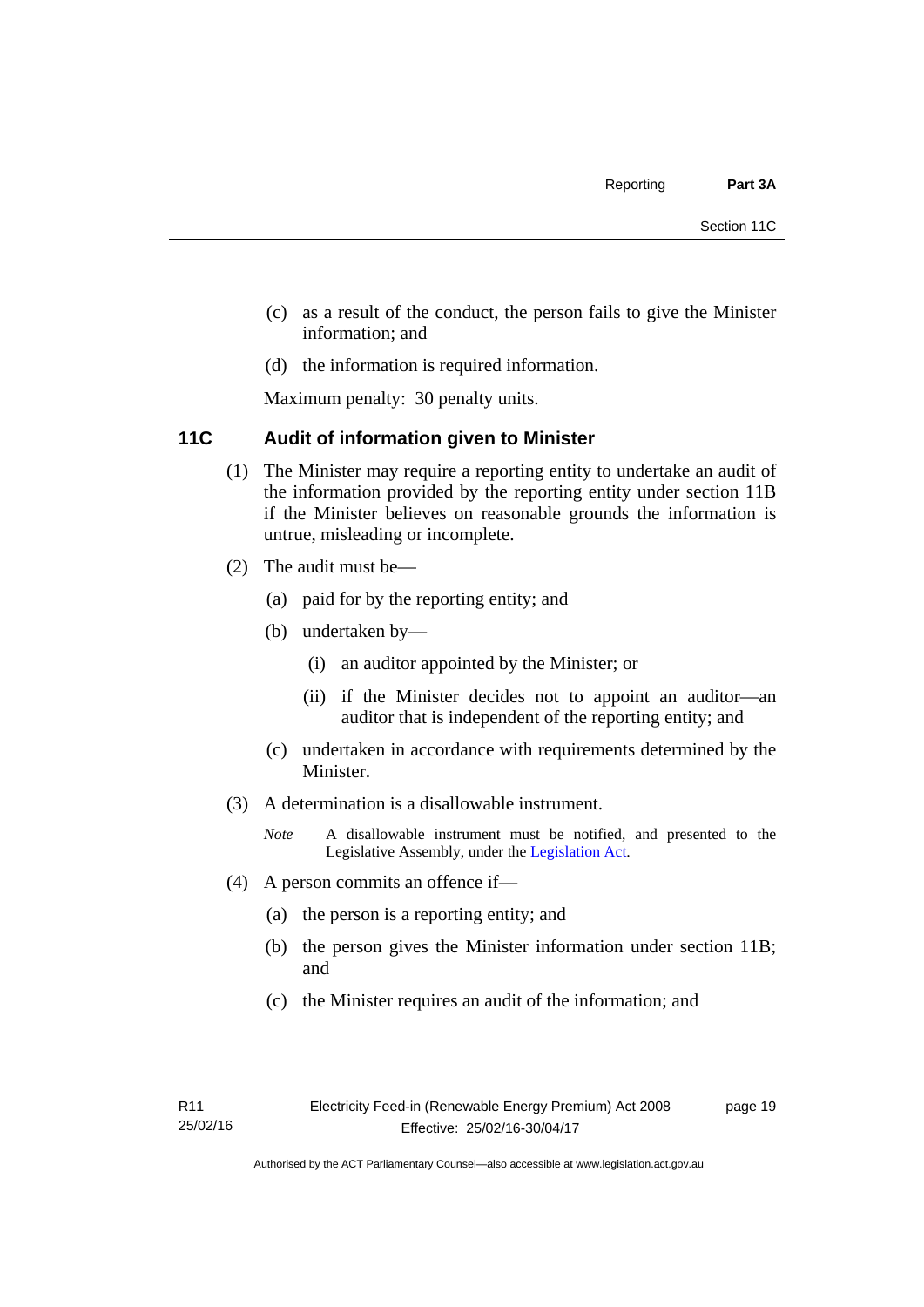### Part 3A Reporting

Section 11C

- (d) the person engages in conduct; and
- (e) as a result of the conduct, the person fails to undertake the required audit.

Maximum penalty: 400 penalty units.

page 20 Electricity Feed-in (Renewable Energy Premium) Act 2008 Effective: 25/02/16-30/04/17

R11 25/02/16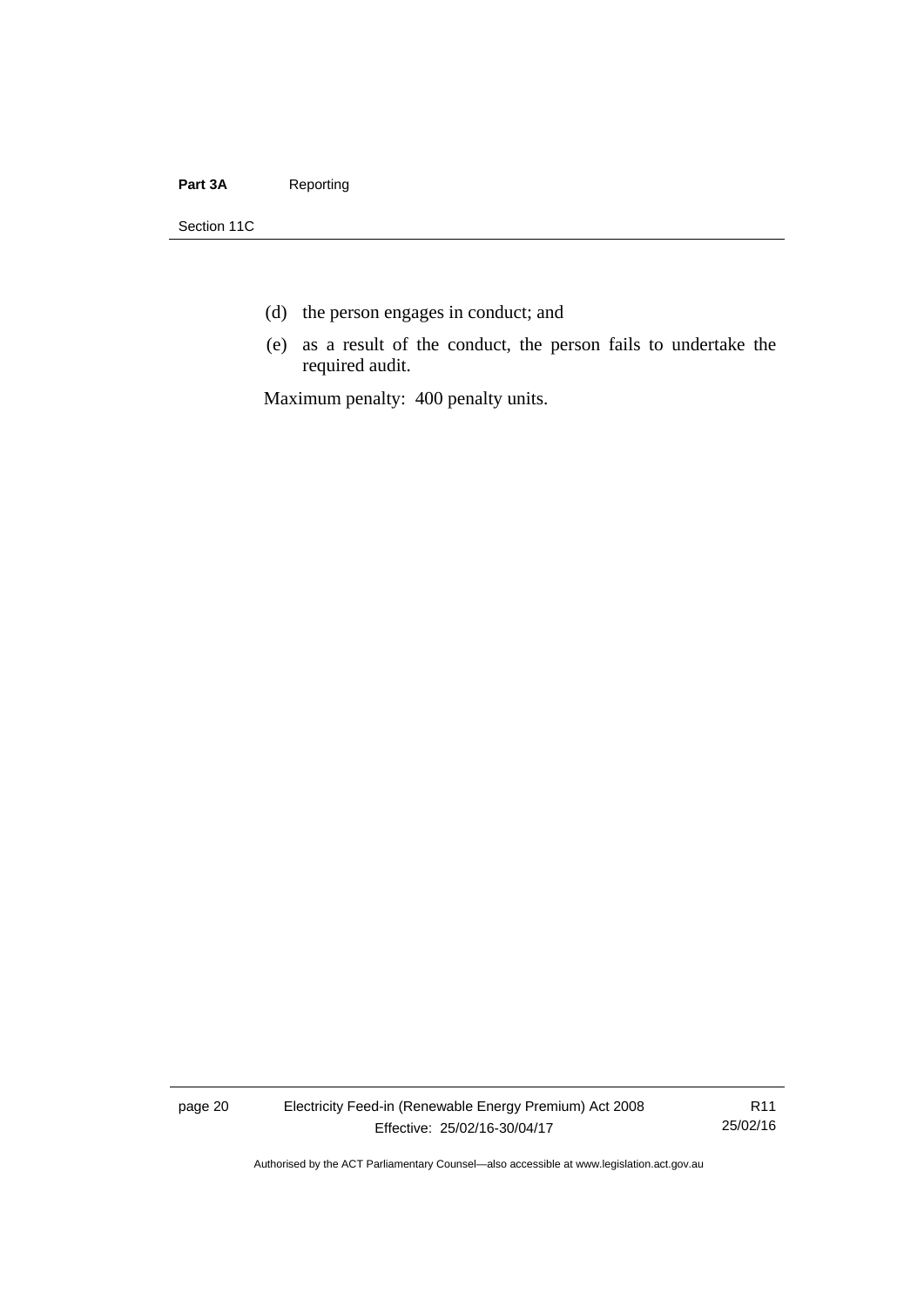# <span id="page-26-0"></span>**Part 4 Miscellaneous**

# <span id="page-26-1"></span>**12 Regulation-making power**

- (1) The Executive may make regulations for this Act.
	- *Note* Regulations must be notified, and presented to the Legislative Assembly, under the [Legislation Act](http://www.legislation.act.gov.au/a/2001-14).
- (2) A regulation may make provision in relation to notices to be placed at premises where a renewable energy generator is located.
- (3) A regulation may create offences and fix maximum penalties of not more than 30 penalty units for the offences.

# <span id="page-26-2"></span>**13 Review of operation of Act**

- (1) The Minister must review the operation of this Act at least once every 5 years (a *review period*) after the day this Act commences.
- (2) The review must include a consideration of the impact of costs under this Act on electricity users and, in particular, whether the impacts are equitable.
- (3) The Minister must present a copy of the report of the review for a review period to the Legislative Assembly not later than 6 months after the end of the review period.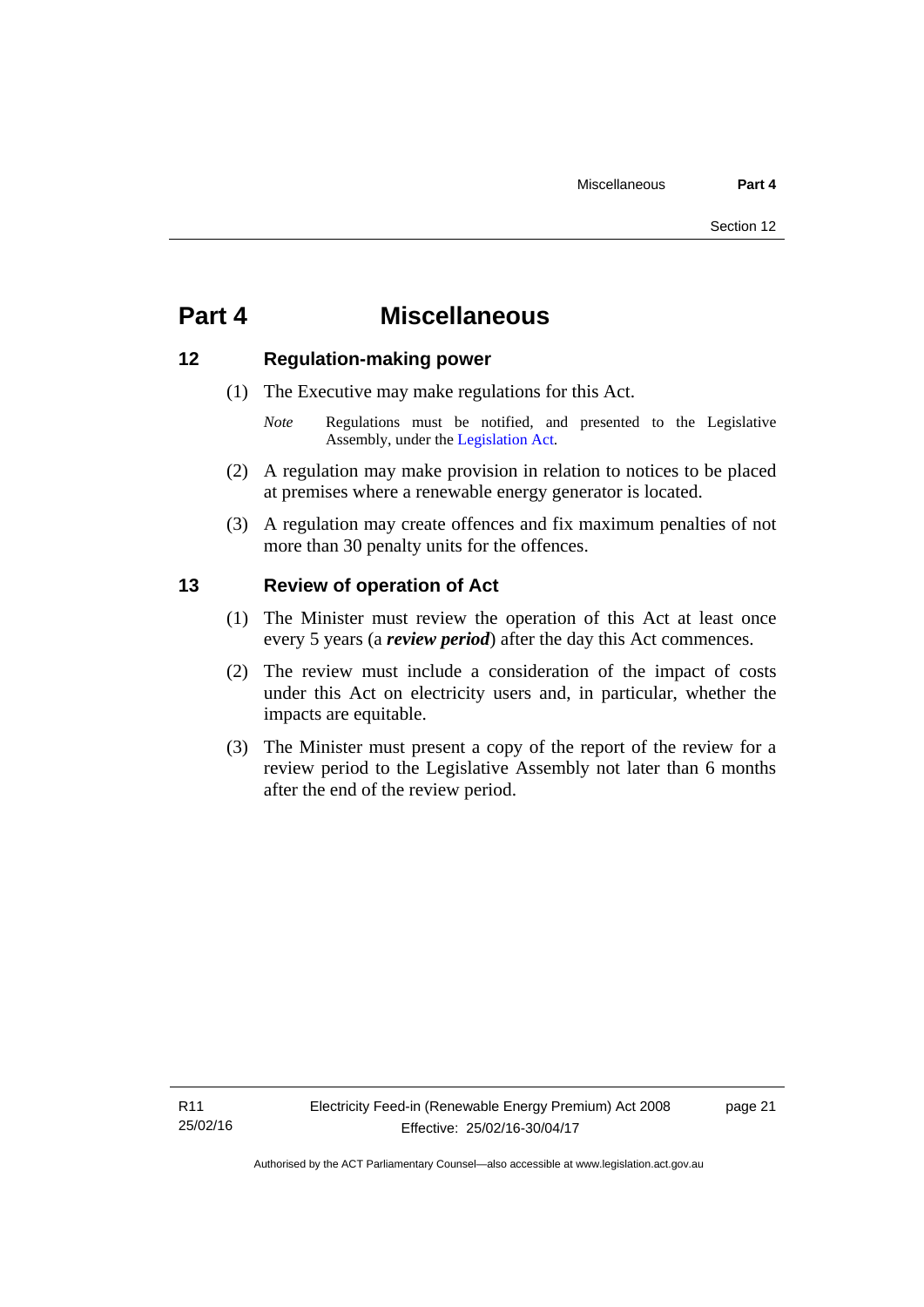# <span id="page-27-0"></span>**Dictionary**

(see  $s$  4)

*Note 1* The [Legislation Act](http://www.legislation.act.gov.au/a/2001-14) contains definitions and other provisions relevant to this Act.

*Note 2* For example, the [Legislation Act,](http://www.legislation.act.gov.au/a/2001-14) dict, pt 1, defines the following terms:

- disallowable instrument (see s 9)
	- Executive
	- Minister (see s 162)
	- National Electricity (ACT) Law
	- National Energy Retail Law (ACT)
	- quarter
	- regulation
	- under.

*additional metering costs*, in relation to electricity generated by a renewable energy generator connected to an electricity network, means metering costs associated with the electricity that are in addition to metering costs for which the distributor is responsible under the rules under the *[National Electricity \(ACT\) Law](http://www.legislation.act.gov.au/a/1997-79/default.asp)*.

*capacity*, of a renewable energy generator—see section 5C.

*compliant*—see section 5E.

*electricity distributor*—see the *[Utilities Act 2000](http://www.legislation.act.gov.au/a/2000-65)*, dictionary.

*electricity network*—see the *[Utilities Act 2000](http://www.legislation.act.gov.au/a/2000-65)*, section 7.

*eligible entity—*see section 5F (1).

*medium renewable energy generator*—see section 5D.

*micro renewable energy generator*—see section 5D.

*NERL retailer* means a person who holds a retailer authorisation under the *[National Energy Retail Law \(ACT\)](http://www.legislation.act.gov.au/a/2012-31/default.asp)*.

*normal cost of electricity*—see section 6A.

page 22 Electricity Feed-in (Renewable Energy Premium) Act 2008 Effective: 25/02/16-30/04/17

R11 25/02/16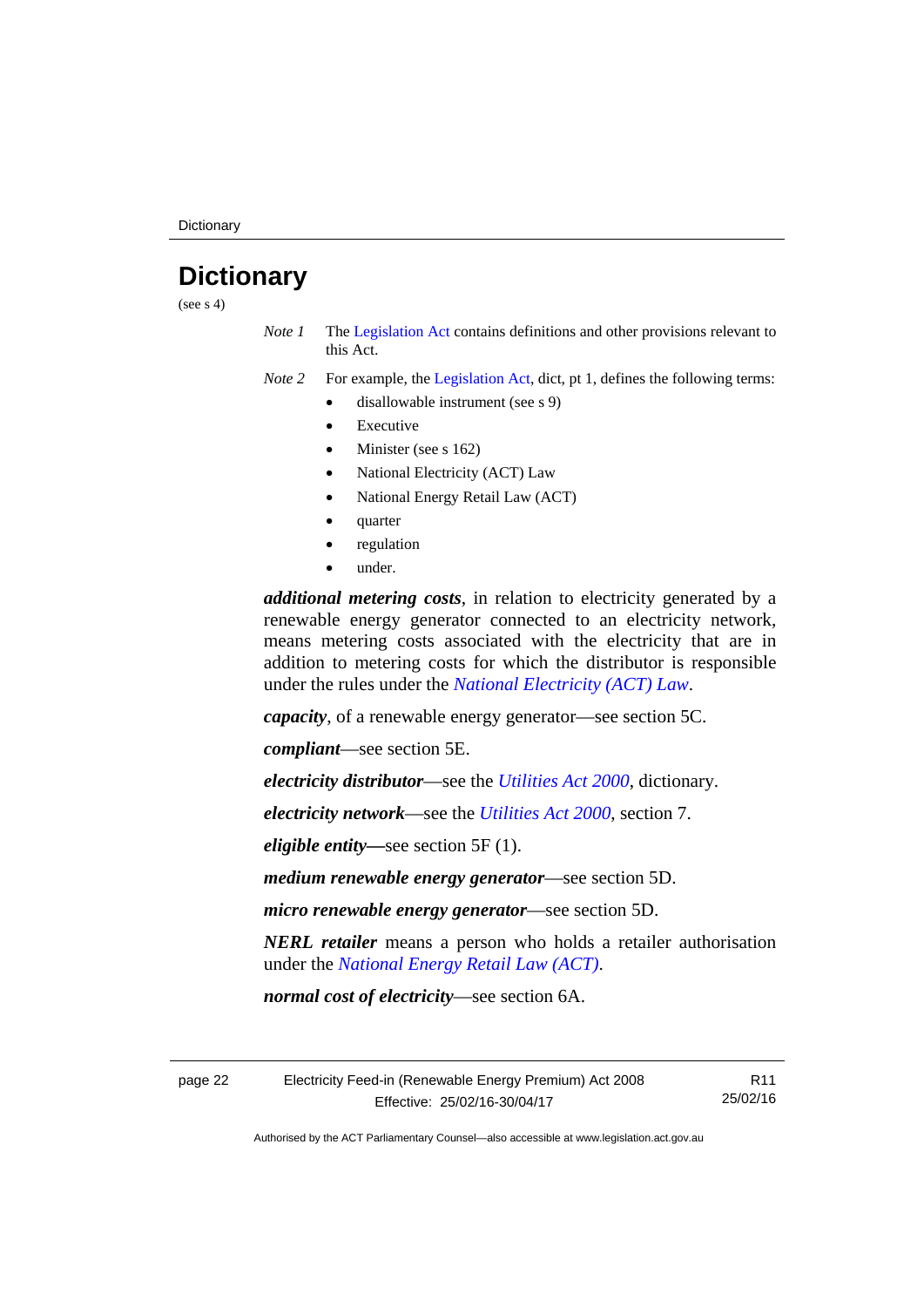*premium rate*, for electricity supplied from a renewable energy generator to an electricity distributor's network, means the premium rate determined under section 10 for the first financial year in which both—

- (a) the generator is connected to the network to enable electricity generated by the generator to be supplied to the network; and
- (b) the eligible entity for the generator makes the application for payment mentioned in section 6 (3).

*renewable energy generator*—see section 5B.

*renewable energy source*—see section 5B.

*reporting entity*—see section 11B (3).

*required information*—see section 11B (1).

R11 25/02/16 Electricity Feed-in (Renewable Energy Premium) Act 2008 Effective: 25/02/16-30/04/17

page 23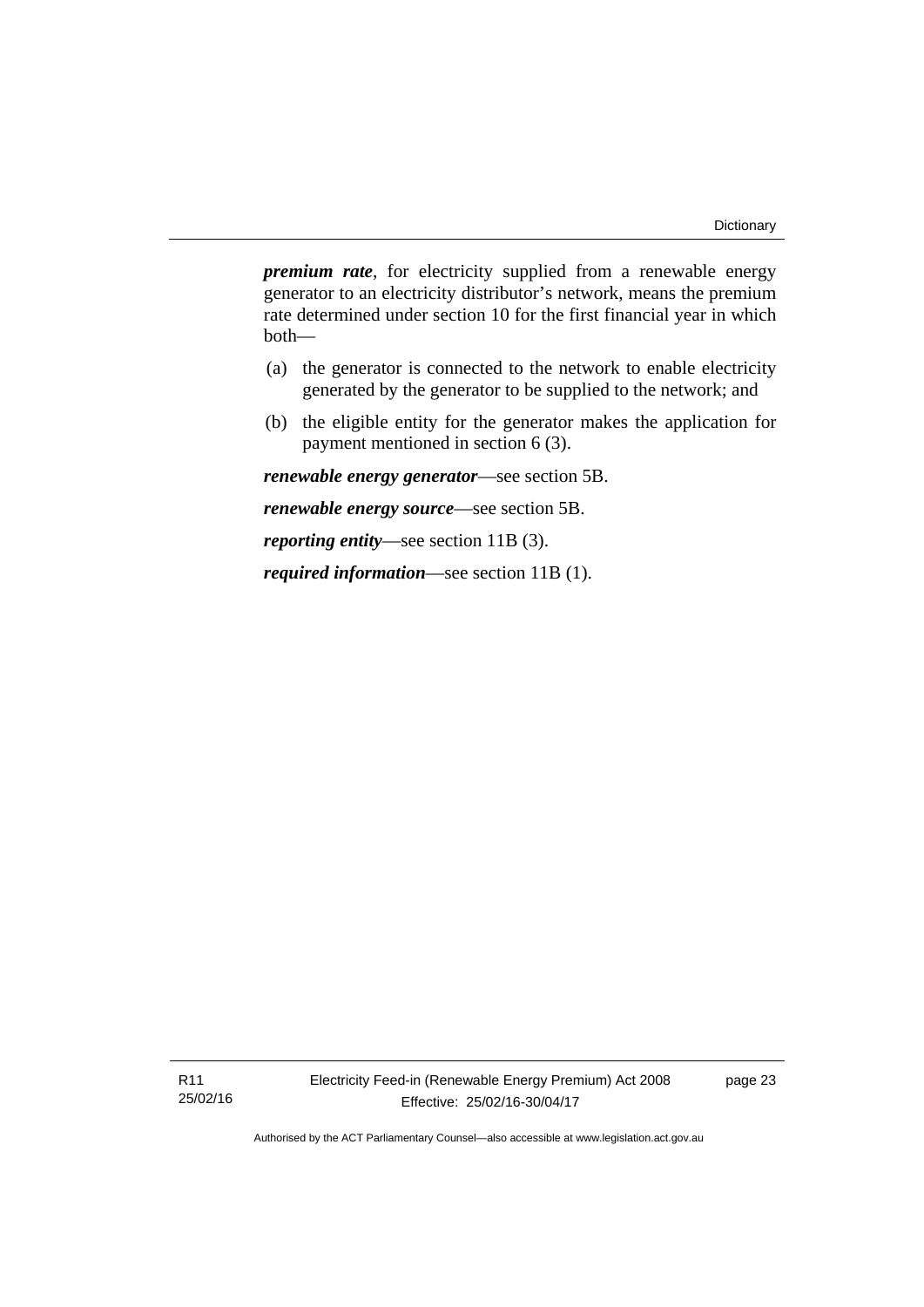1 About the endnotes

# <span id="page-29-0"></span>**Endnotes**

# **1 About the endnotes**

Amending and modifying laws are annotated in the legislation history and the amendment history. Current modifications are not included in the republished law but are set out in the endnotes.

Not all editorial amendments made under the *[Legislation Act 2001](http://www.legislation.act.gov.au/a/2001-14)*, part 11.3 are annotated in the amendment history. Full details of any amendments can be obtained from the Parliamentary Counsel's Office.

Uncommenced amending laws are not included in the republished law. The details of these laws are underlined in the legislation history. Uncommenced expiries are underlined in the legislation history and amendment history.

If all the provisions of the law have been renumbered, a table of renumbered provisions gives details of previous and current numbering.

The endnotes also include a table of earlier republications.

### <span id="page-29-2"></span>**2 Abbreviation key**

page 24 Electricity Feed-in (Renewable Energy Premium) Act 2008 Effective: 25/02/16-30/04/17

R11 25/02/16

<span id="page-29-1"></span>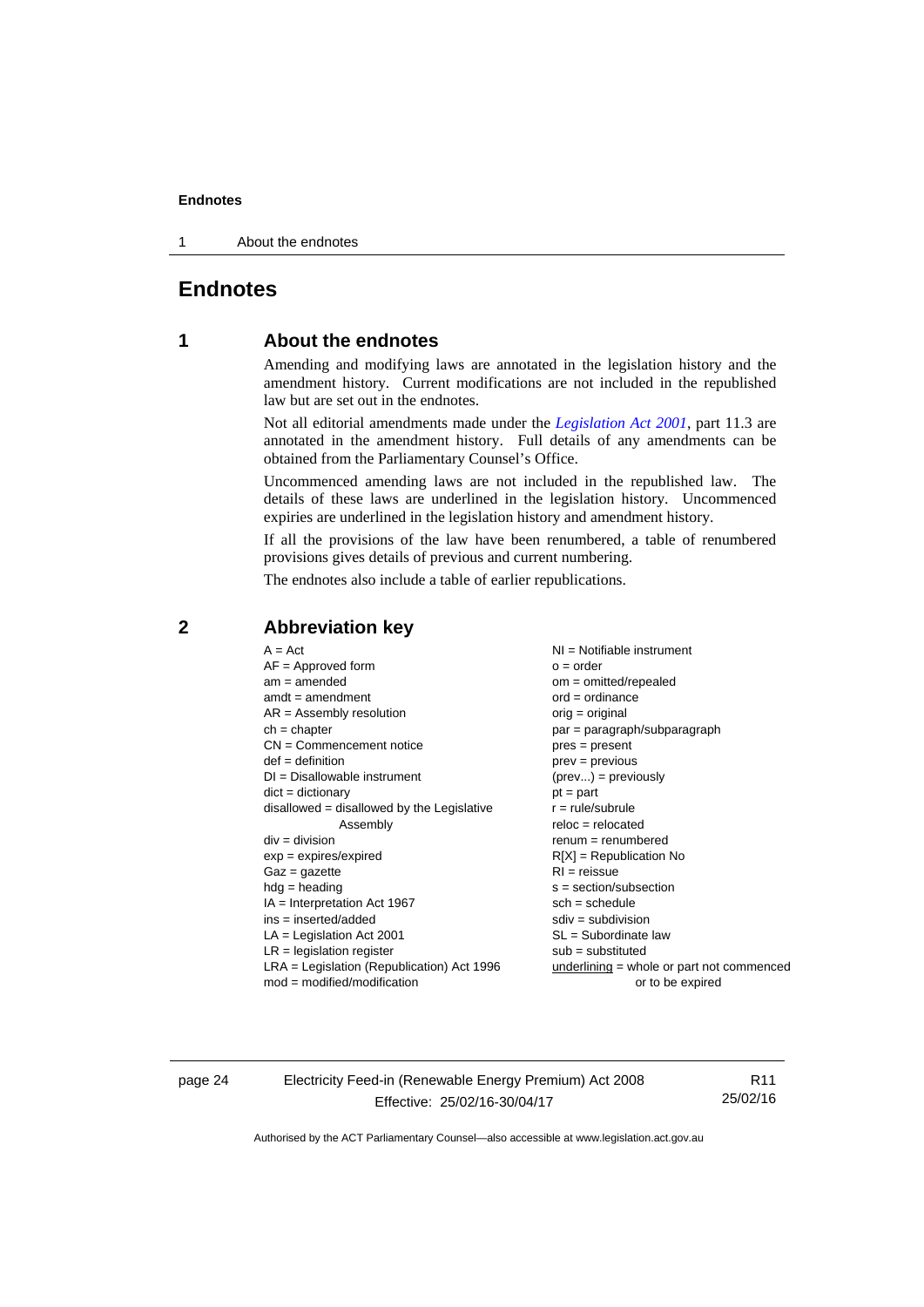### <span id="page-30-0"></span>**3 Legislation history**

#### **Electricity Feed-in (Renewable Energy Premium) Act 2008 A2008-21**  notified LR 9 July 2008

s 1, s 2 commenced 9 July 2008 (LA s 75 (1))

remainder commenced 1 March 2009 (s 2 and [CN2009-5\)](http://www.legislation.act.gov.au/cn/2009-5/default.asp)

as amended by

#### **[Electricity Feed-in \(Renewable Energy Premium\) Amendment](http://www.legislation.act.gov.au/a/2009-8)  [Act 2009](http://www.legislation.act.gov.au/a/2009-8) A2009-8**

notified LR 2 March 2009

s 1, s 2 taken to have commenced 1 March 2009 (LA s 75 (2)) remainder taken to have commenced 1 March 2009 (s 2 and see A2008-21)

#### **[Electricity Feed-in \(Renewable Energy Premium\) Amendment](http://www.legislation.act.gov.au/a/2011-6)  [Act 2011](http://www.legislation.act.gov.au/a/2011-6) A2011-6**

notified LR 24 February 2011 s 1, s 2 commenced 24 February 2011 (LA s 75 (1)) remainder commenced 7 March 2011 (s 2 and [CN2011-3\)](http://www.legislation.act.gov.au/cn/2011-3/default.asp)

#### **[Electricity Feed-in \(Renewable Energy Premium\) Amendment](http://www.legislation.act.gov.au/a/2011-25)  [Act 2011 \(No 2\)](http://www.legislation.act.gov.au/a/2011-25) A2011-25**

notified LR 11 July 2011 s 1, s 2 commenced 11 July 2011 (LA s 75 (1)) remainder commenced 12 July 2011 (s 2)

### **[Statute Law Amendment Act 2011 \(No 3\)](http://www.legislation.act.gov.au/a/2011-52) A2011-52 sch 3 pt 3.21**

notified LR 28 November 2011

s 1, s 2 commenced 28 November 2011 (LA s 75 (1)) sch 3 pt 3.21 commenced 12 December 2011 (s 2)

#### **[National Energy Retail Law \(Consequential Amendments\) Act 2012](http://www.legislation.act.gov.au/a/2012-32) A2012-32 pt 3**

notified LR 14 June 2012 s 1, s 2 commenced 14 June 2012 (LA s 75 (1)) pt 3 commenced 1 July 2012 (s 2 (1) and see [National Energy Retail](http://www.legislation.act.gov.au/a/2012-31)  [Law \(ACT\) Act 2012](http://www.legislation.act.gov.au/a/2012-31) A2012-31, s 2 (1) and [CN2012-12\)](http://www.legislation.act.gov.au/cn/2012-12/default.asp)

R11 25/02/16 Electricity Feed-in (Renewable Energy Premium) Act 2008 Effective: 25/02/16-30/04/17

page 25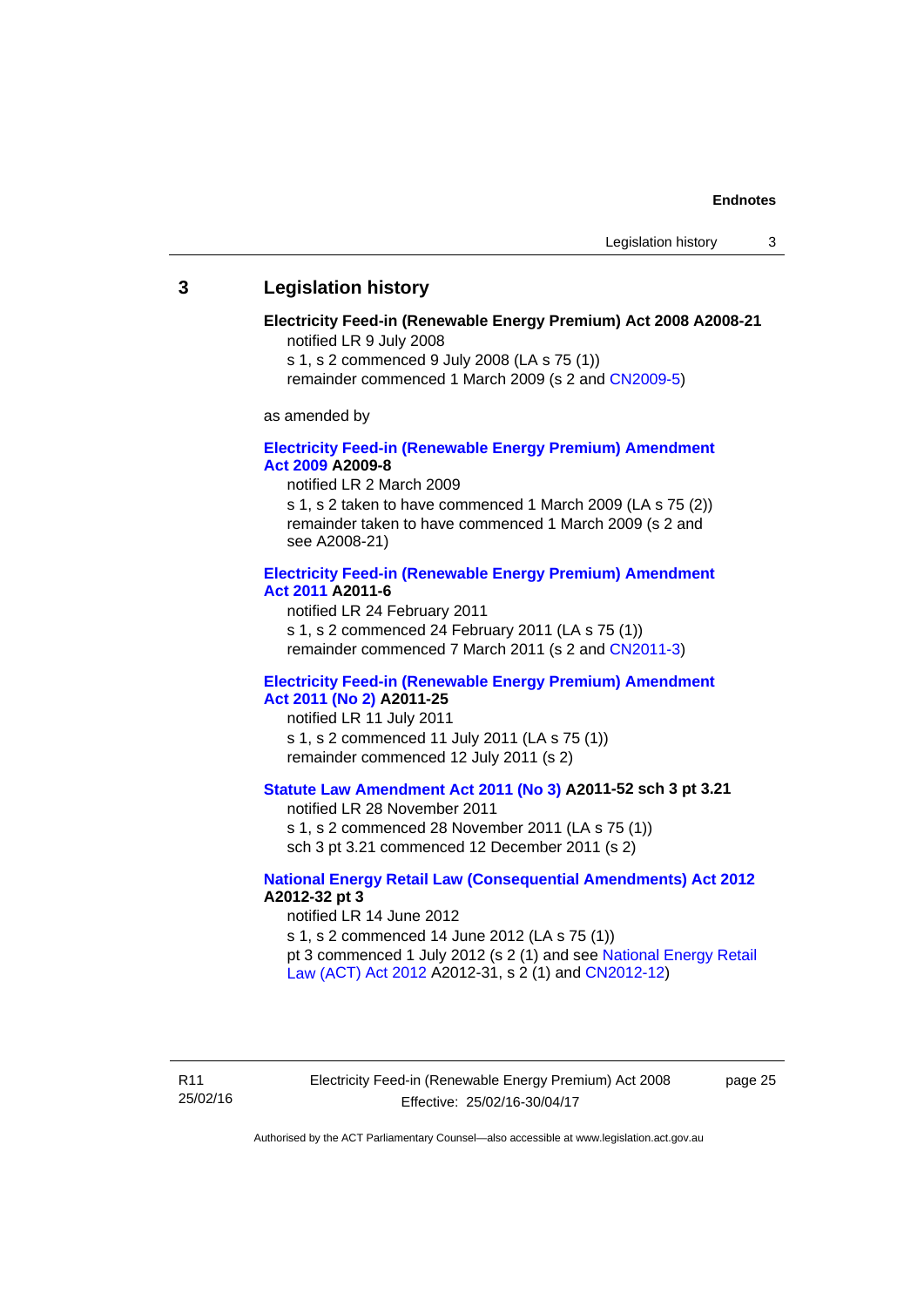3 Legislation history

#### **[Training and Tertiary Education Amendment Act 2014](http://www.legislation.act.gov.au/a/2014-48) A2014-48 sch 1 pt 1.9**

notified LR 6 November 2014

s 1, s 2 commenced 6 November 2014 (LA s 75 (1))

sch 1 pt 1.9 commenced 20 November 2014 (s 2)

#### **[Dangerous Substances \(Loose-fill Asbestos Eradication\) Legislation](http://www.legislation.act.gov.au/a/2015-6/default.asp)  [Amendment Act 2015](http://www.legislation.act.gov.au/a/2015-6/default.asp) A2015-6 sch 1 pt 1.4**

notified LR 31 March 2015

s 1, s 2 commenced 31 March 2015 (LA s 75 (1))

sch 1 pt 1.4 commenced 17 April 2015 (s 2 and [CN2015-6\)](http://www.legislation.act.gov.au/cn/2015-6/default.asp)

### **[Electricity Feed-in Tariff Schemes Legislation Amendment Act 2015](http://www.legislation.act.gov.au/a/2015-20/default.asp) A2015-20 pt 3**

notified LR 15 June 2015 s 1, s 2 commenced 15 June 2015 (LA s 75 (1)) pt 3 commenced 16 June 2015 (s 2)

#### **[Building \(Loose-fill Asbestos Eradication\) Legislation Amendment](http://www.legislation.act.gov.au/a/2015-42/default.asp)  [Act 2015](http://www.legislation.act.gov.au/a/2015-42/default.asp) A2015-42 pt 7**

notified LR 5 November 2015

s 1, s 2 commenced 5 November 2015 (LA s 75 (1))

pt 7 commenced 13 November 2015 (s 2 (1) and [CN2015-21\)](http://www.legislation.act.gov.au/cn/2015-21/default.asp)

### **[Planning, Building and Environment Legislation Amendment Act](http://www.legislation.act.gov.au/a/2016-2/default.asp)  [2016](http://www.legislation.act.gov.au/a/2016-2/default.asp) A2016-2 pt 3**

notified LR 23 February 2016

- s 1, s 2 commenced 23 February 2016 (LA s 75 (1))
- pt 3 commenced 24 February 2016 (s 2)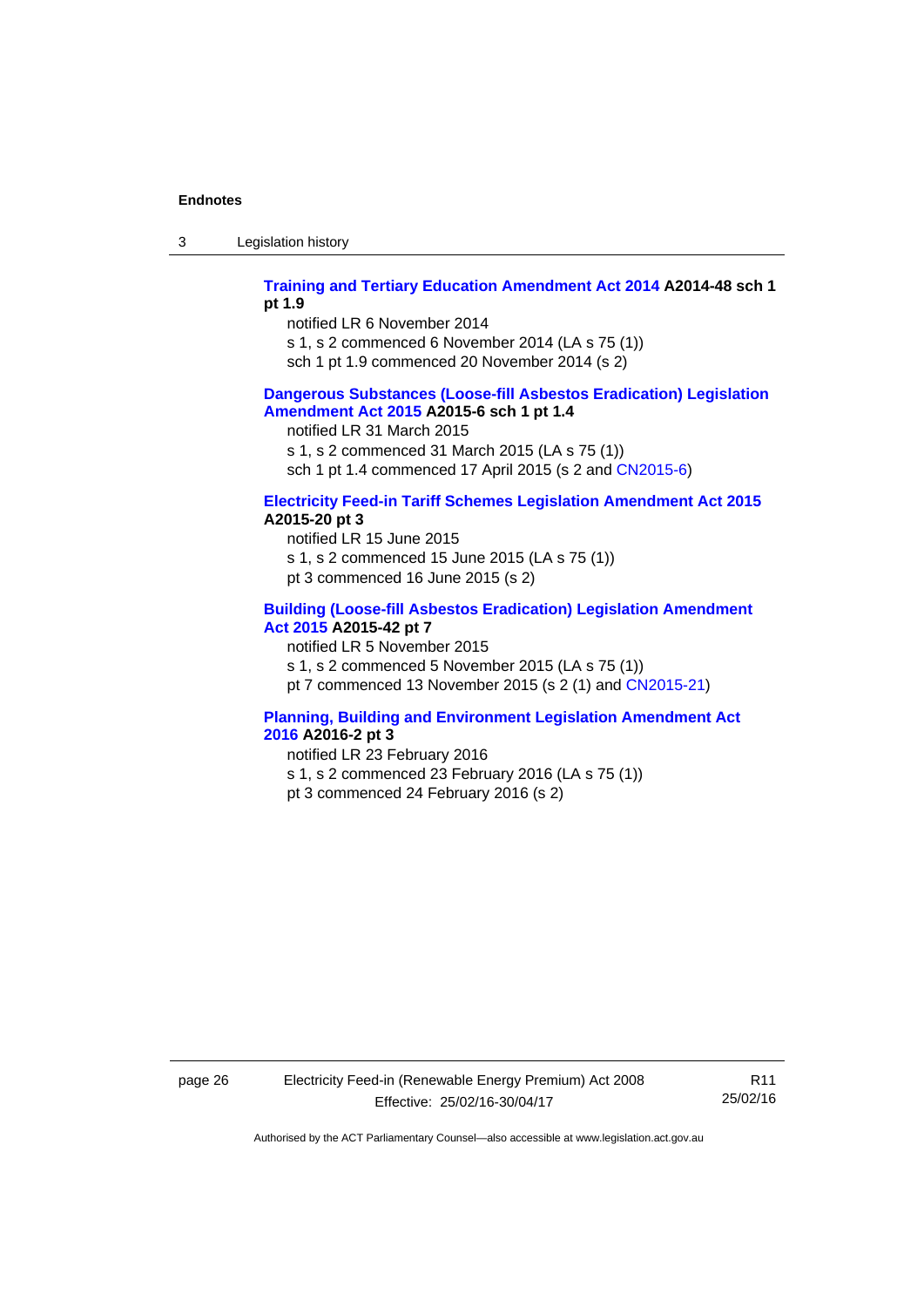# <span id="page-32-0"></span>25/02/16 Electricity Feed-in (Renewable Energy Premium) Act 2008 Effective: 25/02/16-30/04/17 **4 Amendment history Commencement**  s 2 om LA s 89 (4) **Objects of Act**  s 3 om [A2009-8](http://www.legislation.act.gov.au/a/2009-8) s 4 **Offences against Act—application of Criminal Code etc**  s 5AA ins [A2015-20](http://www.legislation.act.gov.au/a/2015-20) s 11 **Objects and important concepts**  pt 1A hdg ins [A2009-8](http://www.legislation.act.gov.au/a/2009-8) s 5 **Objects of Act**  s 5A ins [A2009-8](http://www.legislation.act.gov.au/a/2009-8) s 5 **Meaning of** *renewable energy generator* **and** *renewable energy source* s 5B ins [A2009-8](http://www.legislation.act.gov.au/a/2009-8) s 5 sub [A2011-6](http://www.legislation.act.gov.au/a/2011-6) s 4 am [A2015-20](http://www.legislation.act.gov.au/a/2015-20) s 12 **Meaning of** *capacity* s 5C ins [A2009-8](http://www.legislation.act.gov.au/a/2009-8) s 5 sub [A2011-6](http://www.legislation.act.gov.au/a/2011-6) s 4 **Meaning of** *medium renewable energy generator* **and** *micro renewable energy generator* s 5D ins [A2009-8](http://www.legislation.act.gov.au/a/2009-8) s 5 sub [A2011-6](http://www.legislation.act.gov.au/a/2011-6) s 4 **Meaning of** *compliant* s 5E ins [A2011-6](http://www.legislation.act.gov.au/a/2011-6) s 4 am [A2011-25](http://www.legislation.act.gov.au/a/2011-25) s 4; [A2015-20](http://www.legislation.act.gov.au/a/2015-20) s 13 **Meaning of** *eligible entity* s 5F ins [A2011-6](http://www.legislation.act.gov.au/a/2011-6) s 4 am [A2011-52](http://www.legislation.act.gov.au/a/2011-52) amdt 3.74; [A2012-32](http://www.legislation.act.gov.au/a/2012-32) s 6, s 7; [A2014-48](http://www.legislation.act.gov.au/a/2014-48) amdt 1.18, amdt 1.19 **Feed-in from renewable energy generators to electricity network**  s 6 **am A2009-8** ss 6-8; ss renum R1 (RI) LA; [A2011-6](http://www.legislation.act.gov.au/a/2011-6) s 5; [A2012-32](http://www.legislation.act.gov.au/a/2012-32) ss 8-10 **What is the** *normal cost of electricity***?**  s 6A ins [A2009-8](http://www.legislation.act.gov.au/a/2009-8) s 9 **Utility service**  s 7 sub [A2012-32](http://www.legislation.act.gov.au/a/2012-32) s 11 **Payment for electricity from renewable energy generators**  s 8 sub [A2009-8](http://www.legislation.act.gov.au/a/2009-8) s 10 am [A2011-6](http://www.legislation.act.gov.au/a/2011-6) ss 6-8; [A2011-25](http://www.legislation.act.gov.au/a/2011-25) s 5, s 6

page 27

Authorised by the ACT Parliamentary Counsel—also accessible at www.legislation.act.gov.au

R11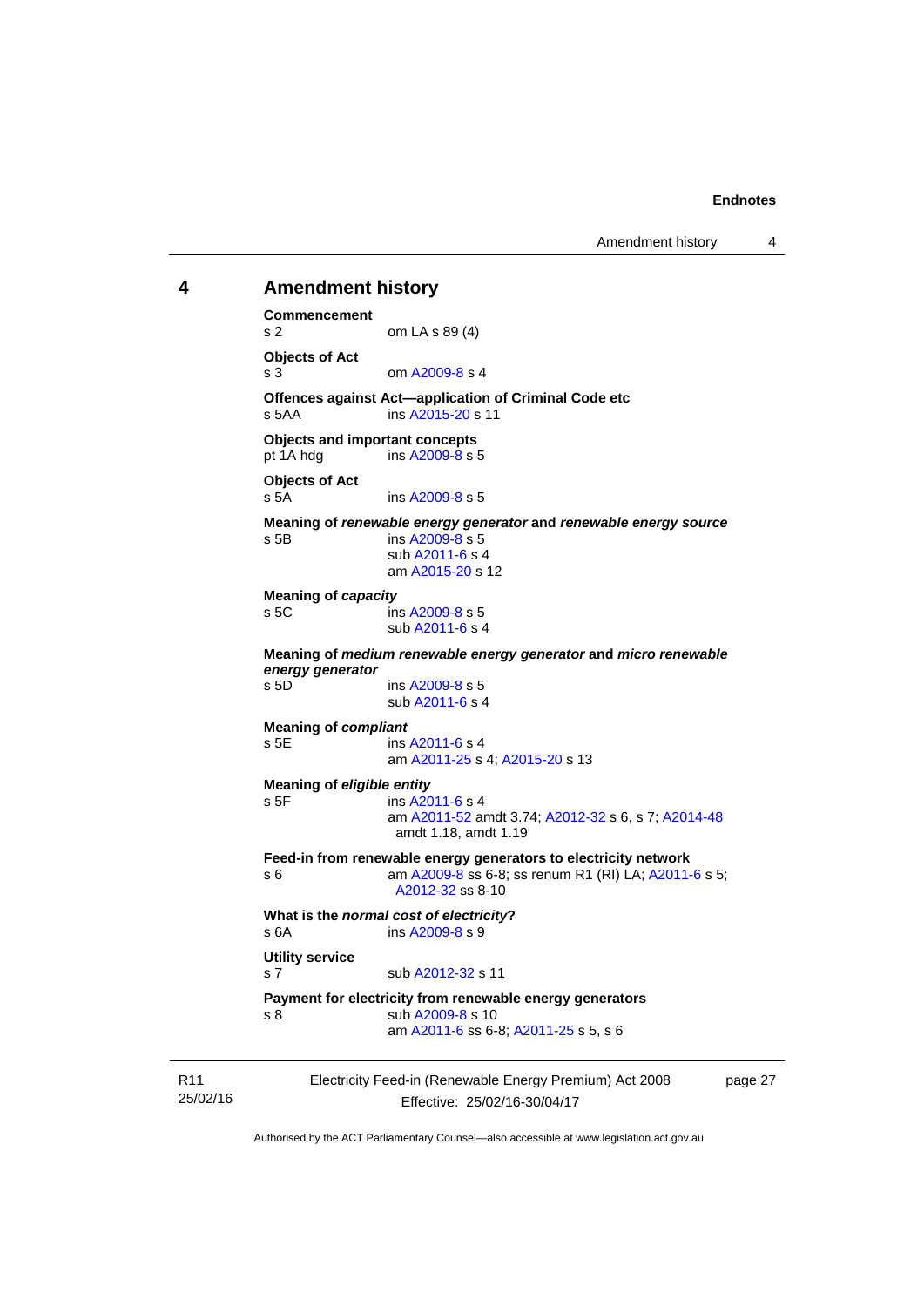4 Amendment history **Recovery of cost of renewable energy premium**  s 8A **ins [A2009-8](http://www.legislation.act.gov.au/a/2009-8) s** 11 am [A2011-6](http://www.legislation.act.gov.au/a/2011-6) s 9; [A2012-32](http://www.legislation.act.gov.au/a/2012-32) s 12 **Determination of premium rate**  s 10 am [A2009-8](http://www.legislation.act.gov.au/a/2009-8) ss 12-15; pars renum R1 (RI) LA; [A2011-6](http://www.legislation.act.gov.au/a/2011-6) ss 10-12; ss renum R2 LA; [A2012-32](http://www.legislation.act.gov.au/a/2012-32) s 13; [A2015-20](http://www.legislation.act.gov.au/a/2015-20) s 14 **Premium rate—20 years**  s 11 am [A2009-8](http://www.legislation.act.gov.au/a/2009-8) s 16; [A2011-6](http://www.legislation.act.gov.au/a/2011-6) s 13; [A2015-6](http://www.legislation.act.gov.au/a/2015-6) amdt 1.11; [A2015-42](http://www.legislation.act.gov.au/a/2015-42) s 27, s 28 **Reporting**  pt 3A hdg ins [A2011-25](http://www.legislation.act.gov.au/a/2011-25) s 7 **Report by Minister**  s 11A ins [A2011-25](http://www.legislation.act.gov.au/a/2011-25) s 7 sub [A2015-20](http://www.legislation.act.gov.au/a/2015-20) s 15 **Electricity distributors to give information to Minister**  s 11B ins [A2011-25](http://www.legislation.act.gov.au/a/2011-25) s 7 sub [A2015-20](http://www.legislation.act.gov.au/a/2015-20) s 15 **Audit of information given to Minister**  s 11C ins [A2015-20](http://www.legislation.act.gov.au/a/2015-20) s 15 **Regulation-making power**  s 12 am [A2015-20](http://www.legislation.act.gov.au/a/2015-20) s 16 **Transitional—Planning, Building and Environment Legislation Amendment Act 2016**  pt 10 hdg ins [A2016-2](http://www.legislation.act.gov.au/a/2016-2/default.asp) s 5 exp 24 February 2016 (s 31) **Effect of Electricity Feed-in (Renewable Energy Premium) Rate Determination 2011 (No 1)**  s 30 ins [A2016-2](http://www.legislation.act.gov.au/a/2016-2/default.asp) s 5 exp 24 February 2016 (s 31) **Expiry—pt 10**  ins [A2016-2](http://www.legislation.act.gov.au/a/2016-2/default.asp) s 5 exp 24 February 2016 (s 31) **Dictionary**  dict am [A2009-8](http://www.legislation.act.gov.au/a/2009-8) s 17; [A2011-52](http://www.legislation.act.gov.au/a/2011-52) amdt 3.75; [A2012-32](http://www.legislation.act.gov.au/a/2012-32) s 14 def *capacity* ins [A2011-6](http://www.legislation.act.gov.au/a/2011-6) s 14 def *compliant* ins [A2011-6](http://www.legislation.act.gov.au/a/2011-6) s 14 def *customer* om [A2011-52](http://www.legislation.act.gov.au/a/2011-52) amdt 3.76 def *electricity supplier* om [A2012-32](http://www.legislation.act.gov.au/a/2012-32) s 15 def *eligible entity* ins [A2011-52](http://www.legislation.act.gov.au/a/2011-52) amdt 3.77 def *medium renewable energy generator* ins [A2011-6](http://www.legislation.act.gov.au/a/2011-6) s 14 def *micro renewable energy generator* ins [A2011-6](http://www.legislation.act.gov.au/a/2011-6) s 14

| page |  |
|------|--|
|------|--|

page 28 Electricity Feed-in (Renewable Energy Premium) Act 2008 Effective: 25/02/16-30/04/17

R11 25/02/16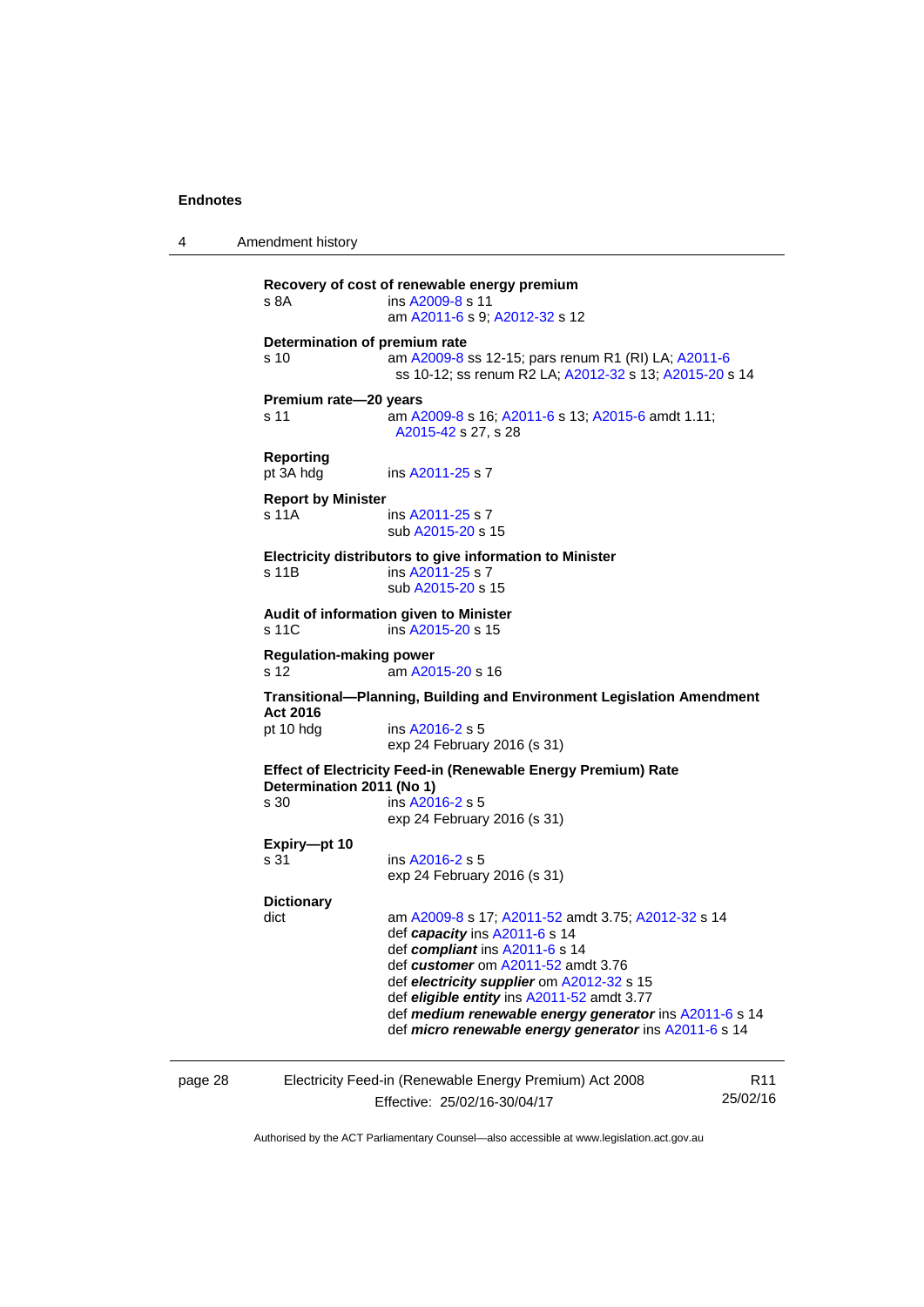| Amendment history |  |
|-------------------|--|
|-------------------|--|

- def *National Electricity (ACT) Law* ins [A2009-8](http://www.legislation.act.gov.au/a/2009-8) s 18 om [A2011-52](http://www.legislation.act.gov.au/a/2011-52) amdt 3.78 def *National Electricity (ACT) Regulations* ins [A2009-8](http://www.legislation.act.gov.au/a/2009-8) s 18 om [A2011-6](http://www.legislation.act.gov.au/a/2011-6) s 15 def *NEL compliant* ins [A2009-8](http://www.legislation.act.gov.au/a/2009-8) s 18 om [A2011-6](http://www.legislation.act.gov.au/a/2011-6) s 15 def *NERL retailer* ins [A2012-32](http://www.legislation.act.gov.au/a/2012-32) s 16 def *normal cost of electricity* ins [A2009-8](http://www.legislation.act.gov.au/a/2009-8) s 18 def *occupier* om [A2011-52](http://www.legislation.act.gov.au/a/2011-52) amdt 3.78 def *premium rate* sub [A2009-8](http://www.legislation.act.gov.au/a/2009-8) s 19 am [A2011-6](http://www.legislation.act.gov.au/a/2011-6) s 16 def *renewable energy generator* ins [A2009-8](http://www.legislation.act.gov.au/a/2009-8) s 19 sub [A2011-6](http://www.legislation.act.gov.au/a/2011-6) s 17 def *renewable energy source* sub [A2009-8](http://www.legislation.act.gov.au/a/2009-8) s 19 sub [A2011-6](http://www.legislation.act.gov.au/a/2011-6) s 17 def *reporting entity* ins [A2015-20](http://www.legislation.act.gov.au/a/2015-20) s 17
- def *required information* ins [A2015-20](http://www.legislation.act.gov.au/a/2015-20) s 17
- 
- def *transition franchise tariff retail price* om [A2011-6](http://www.legislation.act.gov.au/a/2011-6) s 18 def *utility* om [A2012-32](http://www.legislation.act.gov.au/a/2012-32) s 17

R11 25/02/16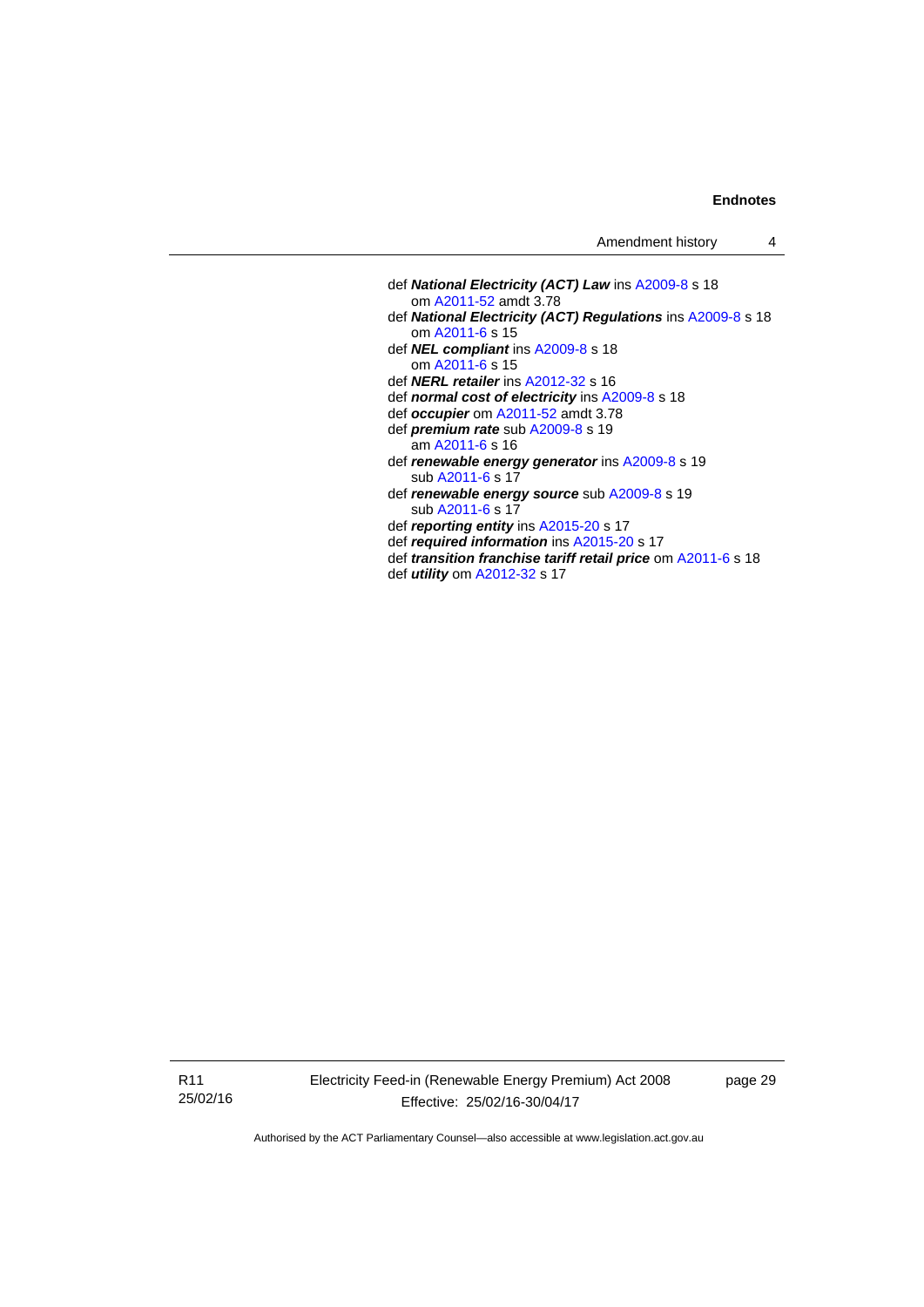5 Earlier republications

# <span id="page-35-0"></span>**5 Earlier republications**

Some earlier republications were not numbered. The number in column 1 refers to the publication order.

Since 12 September 2001 every authorised republication has been published in electronic pdf format on the ACT legislation register. A selection of authorised republications have also been published in printed format. These republications are marked with an asterisk (\*) in column 1. Electronic and printed versions of an authorised republication are identical.

| <b>Republication</b><br>No and date | <b>Effective</b>          | Last<br>amendment<br>made by | <b>Republication</b><br>for                              |
|-------------------------------------|---------------------------|------------------------------|----------------------------------------------------------|
| R <sub>1</sub><br>1 Mar 2009        | 1 Mar 2009<br>6 Mar 2011  | not amended                  | new Act                                                  |
| R <sub>1</sub> (RI)<br>2 Mar 2009   | 1 Mar 2009-<br>6 Mar 2011 | A2009-8                      | reissue for<br>retrospective<br>amendments by<br>A2009-8 |
| R <sub>2</sub>                      | 7 Mar 2011-               | A2011-6                      | amendments by                                            |
| 7 Mar 2011                          | 11 July 2011              |                              | A2011-6                                                  |
| R <sub>3</sub>                      | 12 July 2011-             | A2011-25                     | amendments by                                            |
| 12 July 2011                        | 11 Dec 2011               |                              | A2011-25                                                 |
| R4                                  | 12 Dec 2011-              | A2011-52                     | amendments by                                            |
| 12 Dec 2011                         | 30 June 2012              |                              | A2011-52                                                 |
| R <sub>5</sub>                      | 1 July 2012-              | A2012-32                     | amendments by                                            |
| 1 July 2012                         | 19 Nov 2014               |                              | A2012-32                                                 |
| R <sub>6</sub>                      | 20 Nov 2014-              | A2014-48                     | amendments by                                            |
| 20 Nov 2014                         | 16 Apr 2015               |                              | A2014-48                                                 |
| R7                                  | 17 Apr 2015-              | A2015-6                      | amendments by                                            |
| 17 Apr 2015                         | 15 June 2015              |                              | A2015-6                                                  |
| R <sub>8</sub>                      | 16 June 2015-             | A2015-20                     | amendments by                                            |
| 16 June 2015                        | 12 Nov 2015               |                              | A2015-20                                                 |
| R <sub>9</sub>                      | 13 Nov 2015-              | A2015-42                     | amendments by                                            |
| 13 Nov 2015                         | 23 Feb 2016               |                              | A2015-42                                                 |
| R <sub>10</sub>                     | 24 Feb 2016-              | A2016-2                      | amendments by                                            |
| 24 Feb 2016                         | 24 Feb 2016               |                              | A2016-2                                                  |

page 30 Electricity Feed-in (Renewable Energy Premium) Act 2008 Effective: 25/02/16-30/04/17

R11 25/02/16